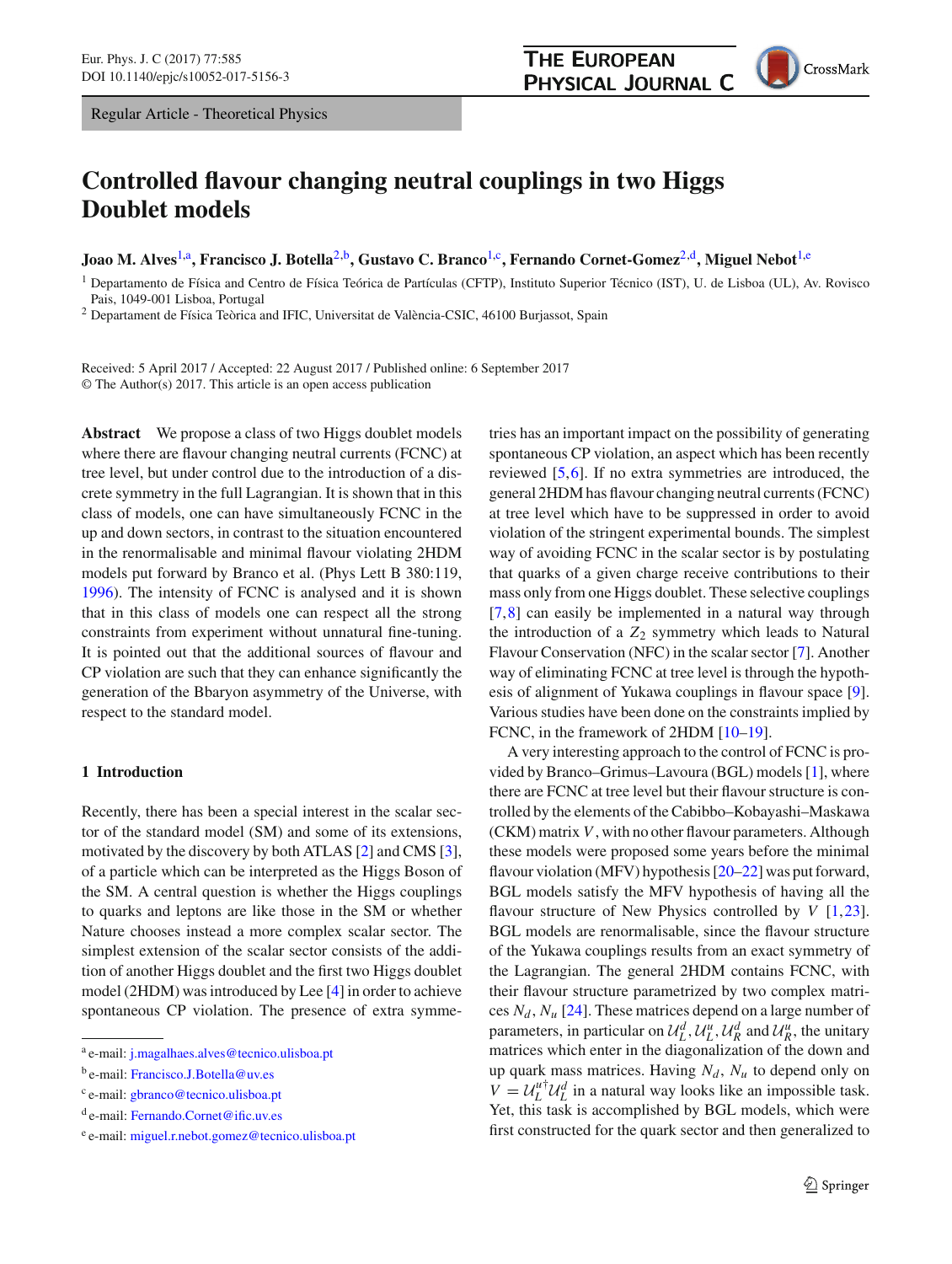the lepton sector [\[25](#page-17-5)]. There are six types of BGL models in the quark sector and six (three) types in the lepton sector for Dirac (Majorana) neutrinos, which can be combined to have a total of 36 (18) BGL models, with different phenomenological implications, which were thoroughly analysed [\[26](#page-17-6)[–28](#page-17-7)]. An interesting feature of BGL models is the fact they contain FCNC either in the up or the down sectors but not in both sectors.

In this paper, we analyse the possibility of generalizing BGL models, having in mind the following questions:

- 1. Can one have a framework based on 2HDM which keeps the requirement of renormalisability and includes all 36 (18) models in a single model which contain each one of the BGL models as special cases?
- 2. Is it possible to have renormalisable 2HDM with controlled but non-vanishing FCNC in both the up and the down quark sectors?

The paper is organised as follows. In order to settle the notation, we consider in the next section the general 2HDM with no symmetry introduced, beyond the gauge symmetry. We briefly review BGL models and then propose a more general framework denoted gBGL containing BGL models in special limits. In Sect. [3](#page-2-0) we examine Yukawa textures corresponding to gBGL models and show how they contain BGL models as special cases. We also derive in this section weak basis (WB) invariant conditions for having gBGL models. In Sect. [4](#page-3-0) we propose a convenient parametrisation of gBGL models through the use of WB covariant projectors. In Sect. [5](#page-5-0) we describe the scalar potential. In Sect. [6](#page-7-0) we analyse the intensity of FCNC in gBGL models, with particular emphasis, in Sect. [7,](#page-8-0) on models close to BGL models of types *b* and *t*. In Sect. [8](#page-9-0) the implications of gBGL models for the Baryon Asymmetry of the Universe are discussed and our conclusions are contained in the last section.

# **2 Generalising BGL models: gBGL**

In order to settle the notation, we start by recalling the structure of the Yukawa couplings in the quark sector of a general 2HDM, with no extra symmetry introduced in the Lagrangian:

<span id="page-1-0"></span>
$$
\mathcal{L}_{\mathbf{Y}} = -\bar{Q}_L^0 (\Gamma_1 \Phi_1 + \Gamma_2 \Phi_2) d_R^0 - \bar{Q}_L^0 (\Delta_1 \tilde{\Phi}_1 + \Delta_2 \tilde{\Phi}_2) u_R^0 + \text{h.c.},
$$
\n(1)

with  $\Phi_j = i\sigma_2 \Phi_j^*$ . Electroweak symmetry is spontaneously broken via the vacuum expectation values

$$
\langle \Phi_1 \rangle = \begin{pmatrix} 0 \\ e^{i\theta_1} v_1 / \sqrt{2} \end{pmatrix}, \quad \langle \Phi_2 \rangle = \begin{pmatrix} 0 \\ e^{i\theta_2} v_2 / \sqrt{2} \end{pmatrix}.
$$
 (2)

Introducing as usual  $\theta = \theta_2 - \theta_1$ ,  $v^2 = v_1^2 + v_2^2$ ,  $c_\beta =$  $\cos \beta \equiv v_1/v$ ,  $s_\beta = \sin \beta \equiv v_2/v$  and  $t_\beta \equiv \tan \beta$ , the Higgs doublets can be rotated into the "Higgs basis" [\[29](#page-17-8)[–31](#page-17-9)]

<span id="page-1-2"></span>
$$
\begin{pmatrix} H_1 \\ H_2 \end{pmatrix} = \begin{pmatrix} c_\beta & s_\beta \\ s_\beta & -c_\beta \end{pmatrix} \begin{pmatrix} e^{-i\theta_1} \Phi_1 \\ e^{-i\theta_2} \Phi_2 \end{pmatrix},
$$
\n(3)

where

$$
\langle H_1 \rangle = \begin{pmatrix} 0 \\ v/\sqrt{2} \end{pmatrix}, \quad \langle H_2 \rangle = \begin{pmatrix} 0 \\ 0 \end{pmatrix}.
$$
 (4)

The Yukawa couplings in Eq. [\(1\)](#page-1-0) read

$$
\mathcal{L}_{Y} = -\frac{\sqrt{2}}{v} \bar{Q}_{L}^{0} (M_{d}^{0} H_{1} + N_{d}^{0} H_{2}) d_{R}^{0}
$$

$$
-\frac{\sqrt{2}}{v} \bar{Q}_{L}^{0} (M_{u}^{0} \tilde{H}_{1} + N_{u}^{0} \tilde{H}_{2}) u_{R}^{0} + \text{h.c.}, \qquad (5)
$$

with the mass matrices  $M_d^0$ ,  $M_u^0$ , and the  $N_d^0$ ,  $N_u^0$  matrices given by

<span id="page-1-1"></span>
$$
M_d^0 = \frac{ve^{i\theta_1}}{\sqrt{2}} (c_{\beta} \Gamma_1 + e^{i\theta} s_{\beta} \Gamma_2),
$$
  
\n
$$
N_d^0 = \frac{ve^{i\theta_1}}{\sqrt{2}} (s_{\beta} \Gamma_1 - e^{i\theta} c_{\beta} \Gamma_2),
$$
  
\n
$$
M_u^0 = \frac{ve^{-i\theta_1}}{\sqrt{2}} (c_{\beta} \Delta_1 + e^{-i\theta} s_{\beta} \Delta_2),
$$
  
\n
$$
N_u^0 = \frac{ve^{-i\theta_1}}{\sqrt{2}} (s_{\beta} \Delta_1 - e^{-i\theta} c_{\beta} \Delta_2).
$$
\n(7)

It is clear from Eqs. [\(6\)](#page-1-1)–[\(7\)](#page-1-1) that  $N_d^0$ ,  $N_u^0$  are complex matrices containing a huge number of new parameters, including FCNC which have strong experimental constraints. In order to avoid FCNC, Glashow and Weinberg [\[7\]](#page-16-6) introduced the NFC principle, which constrains the Yukawa couplings so that a quark of a given charge only receives mass from one Higgs doublet. BGL models also control the size of FCNC, while allowing for their appearance at tree level. They have some remarkable features which can be summarized in the following way.

- (i) BGL models are renormalisable, since the pattern of Yukawa couplings are dictated by a symmetry of the full lagrangian.
- (ii) In BGL models, the couplings of the physical neutral scalars to the quark mass eigenstates only depend on *V*,  $t<sub>\beta</sub>$  and the quark masses, with no other parameters.
- (iii) In BGL models there are FCNC either in the up or down sectors, but not in both. It has been shown [\[32\]](#page-17-10) that if one imposes a flavour symmetry such that the FCNC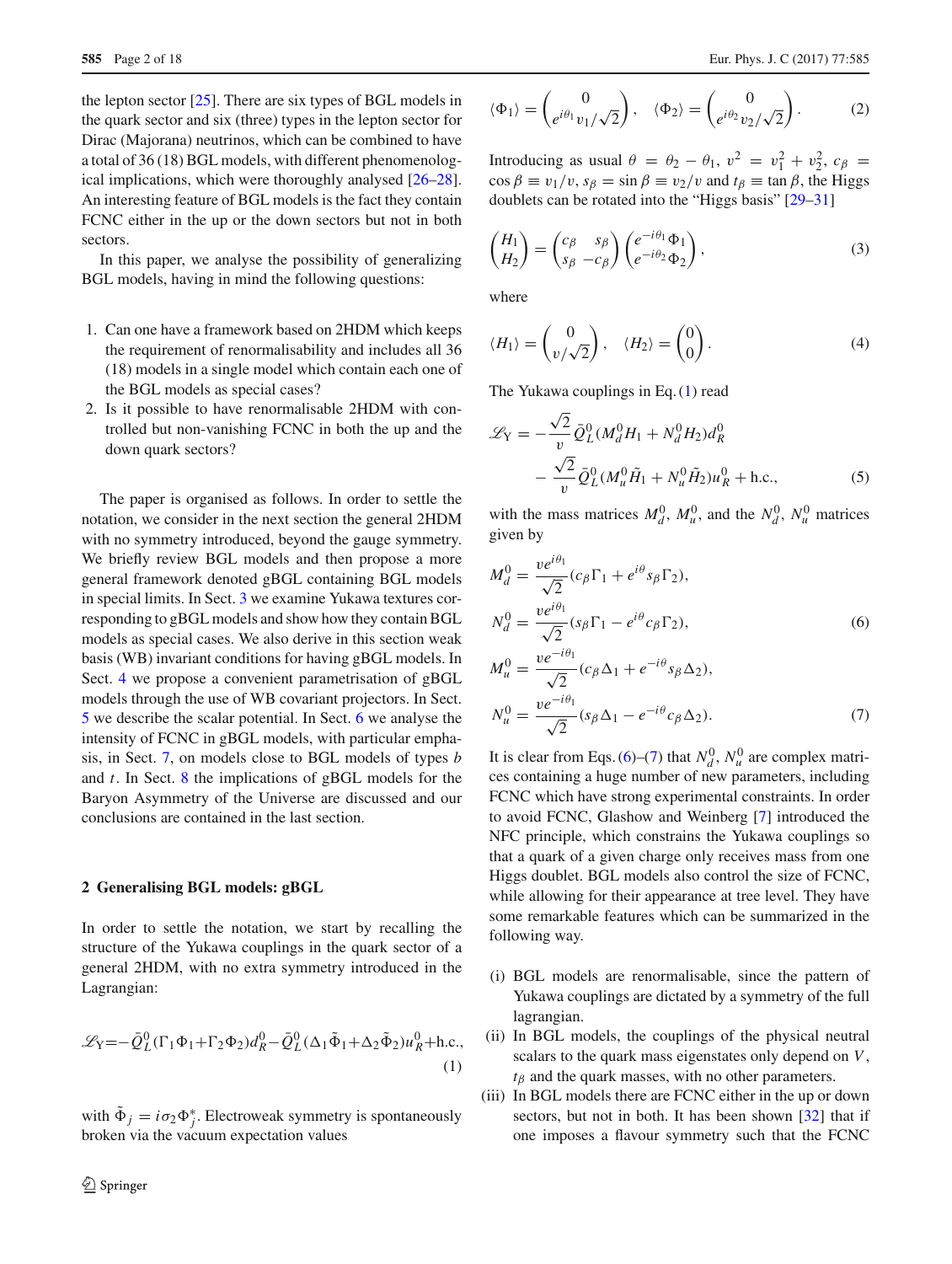only depend on *V* and further assumes that the flavour symmetry is abelian, then BGL models are unique.

Let us recall the symmetries used in order to construct BGL models:

– up-type BGL models (uBGL in the following) are implemented by the symmetry

$$
Q_{L_3} \mapsto e^{i\tau} Q_{L_3},
$$
  
\n
$$
d_R \mapsto d_R, \quad \Phi_1 \mapsto \Phi_1,
$$
  
\n
$$
u_{R_3} \mapsto e^{i2\tau} u_{R_3}, \quad \Phi_2 \mapsto e^{i\tau} \Phi_2,
$$
\n(8)

– down-type BGL models (dBGL in the following) are implemented by the symmetry

$$
Q_{L_3} \mapsto e^{i\tau} Q_{L_3},
$$
  
\n
$$
d_{R_3} \mapsto e^{i2\tau} d_{R_3}, \quad \Phi_1 \mapsto \Phi_1,
$$
  
\n
$$
u_R \mapsto u_R, \quad \Phi_2 \mapsto e^{i\tau} \Phi_2,
$$
\n(9)

with  $\tau \neq 0$ ,  $\pi$ . It has been shown [\[25](#page-17-5)] that if one extends a BGL model to the lepton sector, with Majorana neutrinos and a realistic seesaw mechanism, then  $\tau = \pi/2$  and one is led to a  $\mathbb{Z}_4$  symmetry.

In this paper, we address ourselves to the question whether it is possible to generalise BGL models so that the new class of models, called generalised BGL (gBGL), keep some of the interesting features of BGL models, like renormalisability, but allow for FCNC both in the up and the down sectors. The gBGL models are implemented through a  $\mathbb{Z}_2$  symmetry, where  $u_R$  and  $d_R$  are even and only one of the scalar doublets and one of the left-handed quark doublets are odd:

<span id="page-2-2"></span>
$$
Q_{L_3} \mapsto -Q_{L_3},
$$
  
\n
$$
d_R \mapsto d_R, \quad \Phi_1 \mapsto \Phi_1,
$$
  
\n
$$
u_R \mapsto u_R, \quad \Phi_2 \mapsto -\Phi_2.
$$
\n(10)

The above gBGL model includes all BGL models as special cases. Indeed gBGL models have some new parameters and when some of these free parameters are set to zero, one obtains a BGL model and the Lagrangian acquires a larger symmetry, namely  $\mathbb{Z}_4$ .<sup>[1](#page-2-1)</sup> It is worth emphasizing that gBGL models are implemented through a  $\mathbb{Z}_2$  symmetry, as it is also the case in the Glashow–Weinberg model with NFC. The only difference is that the left-handed quark families transform differently in the two models. In words, one may say that *the principle leading to gBGL constrains the Yukawa*

*couplings so that each line of*  $\Gamma_j$ ,  $\Delta_j$  *couples only to one Higgs doublet*.

# <span id="page-2-0"></span>**3 Yukawa textures**

Imposing the  $\mathbb{Z}_2$  symmetry in Eq. [\(10\)](#page-2-2), the Yukawa matrices in these models have the general form

<span id="page-2-3"></span>
$$
\Gamma_1 = \begin{pmatrix} \times & \times & \gamma_{13} \\ \times & \times & \gamma_{23} \\ 0 & 0 & 0 \end{pmatrix}, \quad \Gamma_2 = \begin{pmatrix} 0 & 0 & 0 \\ 0 & 0 & 0 \\ \gamma_{31} & \gamma_{32} & \times \end{pmatrix}, \n\Delta_1 = \begin{pmatrix} \times & \times & \delta_{13} \\ \times & \times & \delta_{23} \\ 0 & 0 & 0 \end{pmatrix}, \quad \Delta_2 = \begin{pmatrix} 0 & 0 & 0 \\ 0 & 0 & 0 \\ \delta_{31} & \delta_{32} & \times \end{pmatrix}, \quad (11)
$$

where  $\times$ ,  $\gamma_{ij}$  and  $\delta_{ij}$  stand for arbitrary complex parameters. In Eq. [\(11\)](#page-2-3), the  $\gamma_{ij}$  and  $\delta_{ij}$  entries have been singled out in order to show how gBGL contain BGL models as special cases: it is evident that taking  $\gamma_{ij} = 0$ , we obtain dBGL models, where

$$
\Gamma_1 = \begin{pmatrix} \times \times 0 \\ \times \times 0 \\ 0 & 0 \end{pmatrix}, \quad \Gamma_2 = \begin{pmatrix} 0 & 0 & 0 \\ 0 & 0 & 0 \\ 0 & 0 & \times \end{pmatrix},
$$

$$
\Delta_1 = \begin{pmatrix} \times \times \times \\ \times \times \times \\ 0 & 0 & 0 \end{pmatrix}, \quad \Delta_2 = \begin{pmatrix} 0 & 0 & 0 \\ 0 & 0 & 0 \\ \times \times \times \times \end{pmatrix}, \quad (12)
$$

while taking  $\delta_{ij} = 0$  we obtain uBGL models, with

$$
\Gamma_1 = \begin{pmatrix} \times & \times & \times \\ \times & \times & \times \\ 0 & 0 & 0 \end{pmatrix}, \quad \Gamma_2 = \begin{pmatrix} 0 & 0 & 0 \\ 0 & 0 & 0 \\ \times & \times & \times \end{pmatrix},
$$
\n
$$
\Delta_1 = \begin{pmatrix} \times & \times & 0 \\ \times & \times & 0 \\ 0 & 0 & 0 \end{pmatrix}, \quad \Delta_2 = \begin{pmatrix} 0 & 0 & 0 \\ 0 & 0 & 0 \\ 0 & 0 & \times \end{pmatrix}.
$$
\n
$$
(13)
$$

That is, this class of renormalisable gBGL models includes both up- and down-type BGL models, as we were looking for. It is also clear that FCNC are present both in the up and in the down sectors: the appearance of FCNC in one sector depends on the Yukawa couplings of that sector alone, without regard to the Yukawa couplings in the other sector. In these gBGL models, both up and down sectors have the FCNC-inducing structure that in BGL models is confined to one and only one sector.

# 3.1 Weak basis invariant conditions

As a summary of the previous discussion, gBGL models are defined by a  $\mathbb{Z}_2$  symmetry or by the following matrix textures:

<span id="page-2-1"></span><sup>&</sup>lt;sup>1</sup> In the present work, we focus on the generalisation of BGL models in the quark sector and do not address in the detail the inclusion of the leptonic sector.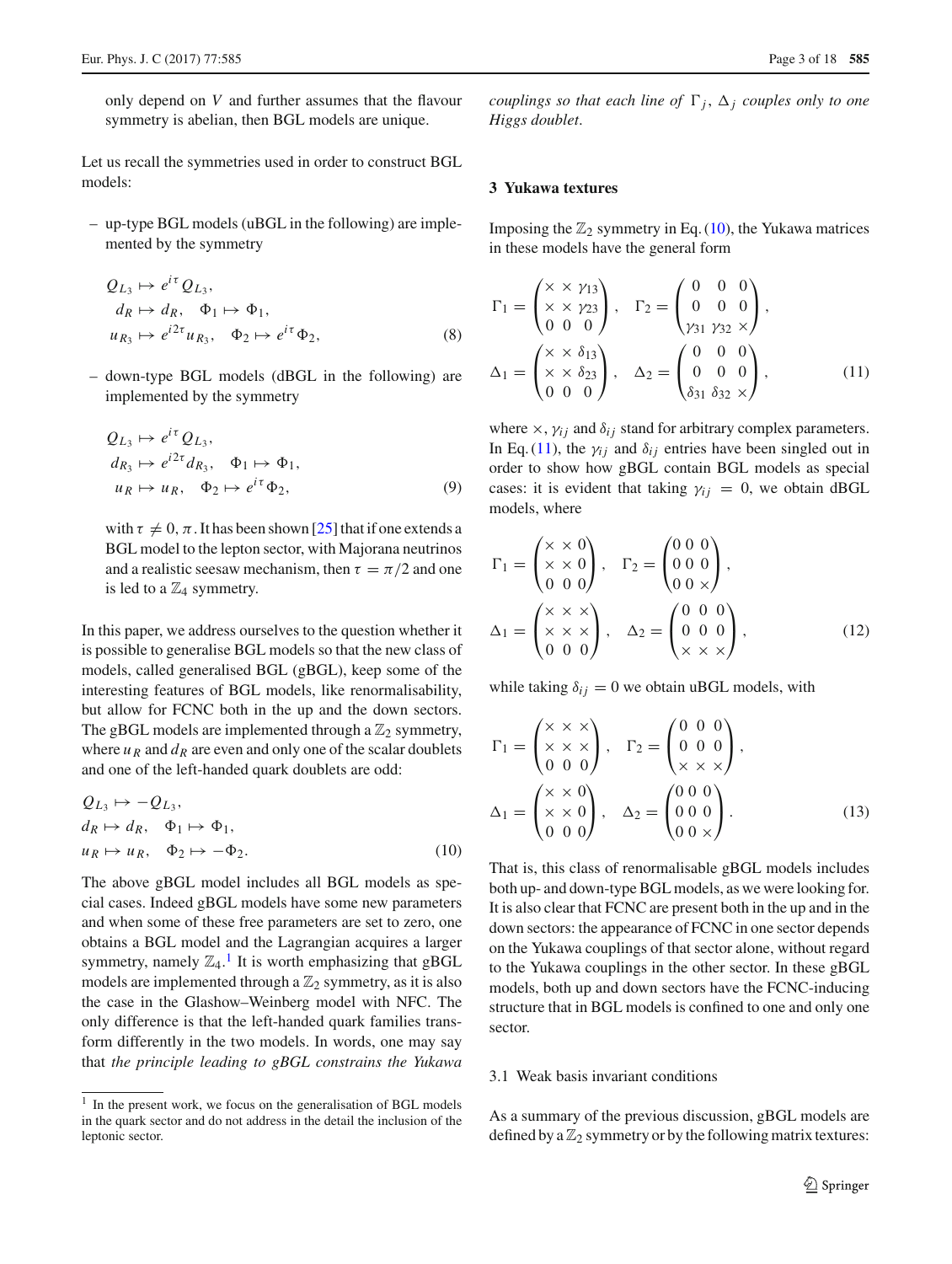<span id="page-3-2"></span>
$$
\Gamma_1 = \begin{pmatrix} \times & \times & \times \\ \times & \times & \times \\ 0 & 0 & 0 \end{pmatrix}, \quad \Gamma_2 = \begin{pmatrix} 0 & 0 & 0 \\ 0 & 0 & 0 \\ \times & \times & \times \end{pmatrix},
$$
\n
$$
\Delta_1 = \begin{pmatrix} \times & \times & \times \\ \times & \times & \times \\ 0 & 0 & 0 \end{pmatrix}, \quad \Delta_2 = \begin{pmatrix} 0 & 0 & 0 \\ 0 & 0 & 0 \\ \times & \times & \times \end{pmatrix}.
$$
\n
$$
(14)
$$

Obviously, these zero texture structures are valid in a particular set of Weak Basis (WB), the WB where the definition of the symmetry applies—WB transformations are discussed in detail in Sect. [4.1.](#page-3-1) Introducing the projection operator P3,

$$
P_3 = \begin{pmatrix} 0 & 0 & 0 \\ 0 & 0 & 0 \\ 0 & 0 & 1 \end{pmatrix}, \quad P_3P_3 = P_3, \quad (1 - P_3)P_3 = 0,\tag{15}
$$

it is straightforward to check that imposing the textures in Eqs.  $(14)$  is equivalent to the following definition of gBGL models:

<span id="page-3-6"></span>
$$
P_3\Gamma_1 = 0, \quad P_3\Gamma_2 = \Gamma_2,
$$
  

$$
P_3\Delta_1 = 0, \quad P_3\Delta_2 = \Delta_2.
$$
 (16)

BGL models, are defined by more relations: in terms of P<sub>3</sub>, uBGL models satisfy

<span id="page-3-3"></span>
$$
P_3\Gamma_1 = 0, \quad P_3\Gamma_2 = \Gamma_2,
$$
  
\n
$$
P_3\Delta_1 = 0, \quad P_3\Delta_2 = \Delta_2,
$$
  
\n
$$
\Delta_1P_3 = 0, \quad \Delta_2P_3 = \Delta_2,
$$
\n(17)

while dBGL models satisfy

<span id="page-3-4"></span>
$$
P_3\Gamma_1 = 0
$$
,  $P_3\Gamma_2 = \Gamma_2$ ,  
\n $P_3\Delta_1 = 0$ ,  $P_3\Delta_2 = \Delta_2$ ,  
\n $\Gamma_1P_3 = 0$ ,  $\Gamma_2P_3 = \Gamma_2$ . (18)

The last two conditions in Eqs.  $(17)$  and  $(18)$  give the block diagonal form of the Yukawa matrices in the corresponding sector (up in uBGL and down in dBGL models), enforcing the absence of FCNC in that sector. From these conditions valid in a set of WB, we can get WB independent matrix conditions for all three types of models. The conditions of interest for gBGL models are

<span id="page-3-5"></span>
$$
\Gamma_2^{\dagger} \Gamma_1 = 0, \quad \Gamma_2^{\dagger} \Delta_1 = 0, \n\Delta_2^{\dagger} \Delta_1 = 0, \quad \Delta_2^{\dagger} \Gamma_1 = 0.
$$
\n(19)

Notice that Eqs. [\(19\)](#page-3-5) are satisfied trivially in case  $\Gamma_1 = \Delta_1 =$ 0 or in the case  $\Gamma_2 = \Delta_2 = 0$ , which correspond to 2HDM of types I or X; note, however, that this kind of models are not of the gBGL type. Coming back to Eqs. [\(19\)](#page-3-5), it is straightforward to show that they are necessary conditions for gBGL models since, from Eq. [\(16\)](#page-3-6),

$$
\Gamma_2^{\dagger} \Gamma_1 = (P_3 \Gamma_2)^{\dagger} \Gamma_1 = (\Gamma_2^{\dagger} P_3) \Gamma_1 = \Gamma_2^{\dagger} (P_3 \Gamma_1) = 0, \quad (20)
$$

and similarly for the remaining conditions in Eq. [\(19\)](#page-3-5). The sufficiency of these conditions in order to have gBGL models is shown in Appendix A, where the relation with 2HDM of type I is also analysed.

# <span id="page-3-0"></span>**4 Parametrisation of gBGL models**

It is clear that gBGL models have a great reduction in the number of free parameters, with respect to the general 2HDM. In this section, we use projection operators to suggest some convenient parametrisations of gBGL models.

#### <span id="page-3-1"></span>4.1 Weak basis invariant projectors

Let us recall that under a WB transformation we have

$$
Q_L^0 \mapsto Q_L^{0'} = W_L Q_L^0; \ d_R^0 \mapsto d_R^{0'} = W_{d_R} d_R^0; \ u_R^0 \mapsto u_R^{0'} = W_{u_R} u_R^0,
$$
 (21)

and

 $\Gamma_i \mapsto \Gamma'_i = W_L^{\dagger} \Gamma_i W_{d_R}; \quad \Delta_i \mapsto \Delta'_i = W_L^{\dagger} \Delta_i W_{u_R},$  (22)

with  $W_L$ ,  $W_{\text{dR}}$  and  $W_{\text{uR}}$  unitary matrices.

If we now take the gBGL definition through projectors in Eq. [\(16\)](#page-3-6) for  $\Gamma_i$  and  $\Delta_i$ , and go to an arbitrary weak basis, we have

$$
W_{\rm L}^{\dagger} P_3 W_{\rm L} W_{\rm L}^{\dagger} \Gamma_1 W_{\rm dR} = 0, \quad W_{\rm L}^{\dagger} P_3 W_{\rm L} W_{\rm L}^{\dagger} \Gamma_2 W_{\rm dR} = W_{\rm L}^{\dagger} \Gamma_2 W_{\rm dR},
$$
  
\n
$$
W_{\rm L}^{\dagger} P_3 W_{\rm L} W_{\rm L}^{\dagger} \Delta_1 W_{\rm uR} = 0, \quad W_{\rm L}^{\dagger} P_3 W_{\rm L} W_{\rm L}^{\dagger} \Delta_2 W_{\rm uR} = W_{\rm L}^{\dagger} \Delta_2 W_{\rm uR}.
$$
\n(23)

<span id="page-3-7"></span>These equations are valid for any weak basis. Introducing the projector

$$
P_3^{[W_L]} = W_L^{\dagger} P_3 W_L, \tag{24}
$$

we have

<span id="page-3-8"></span>
$$
P_3^{[W_L]} \Gamma_1' = 0, \quad P_3^{[W_L]} \Gamma_2' = \Gamma_2',
$$
  
\n
$$
P_3^{[W_L]} \Delta_1' = 0, \quad P_3^{[W_L]} \Delta_2' = \Delta_2',
$$
\n(25)

<span id="page-3-9"></span>for an arbitrary WB (from now on, we drop the primes). If we choose, for convenience,

$$
W_{\mathcal{L}}^{\dagger} = \mathcal{U}_{\mathcal{L}}^{\mu} \mathcal{U},\tag{26}
$$

where  $U_L^{u\dagger}$  appears in the usual bi-diagonalisation  $U_L^{u\dagger} M_u^0 U_R^u$  $= M_u$  (see Sect. [4.3\)](#page-4-0), then *U* is an arbitrary unitary matrix and we have a general WB invariant parametrisation in terms of that arbitrary *U* and of  $U_L^{\mu^+}$ ; Eqs. [\(24\)](#page-3-7) and [\(25\)](#page-3-8) read

$$
P_{U3}^{[u_L]} = \mathcal{U}_L^u (\mathcal{U} P_3 \mathcal{U}^\dagger) \mathcal{U}_L^{u\dagger} \tag{27}
$$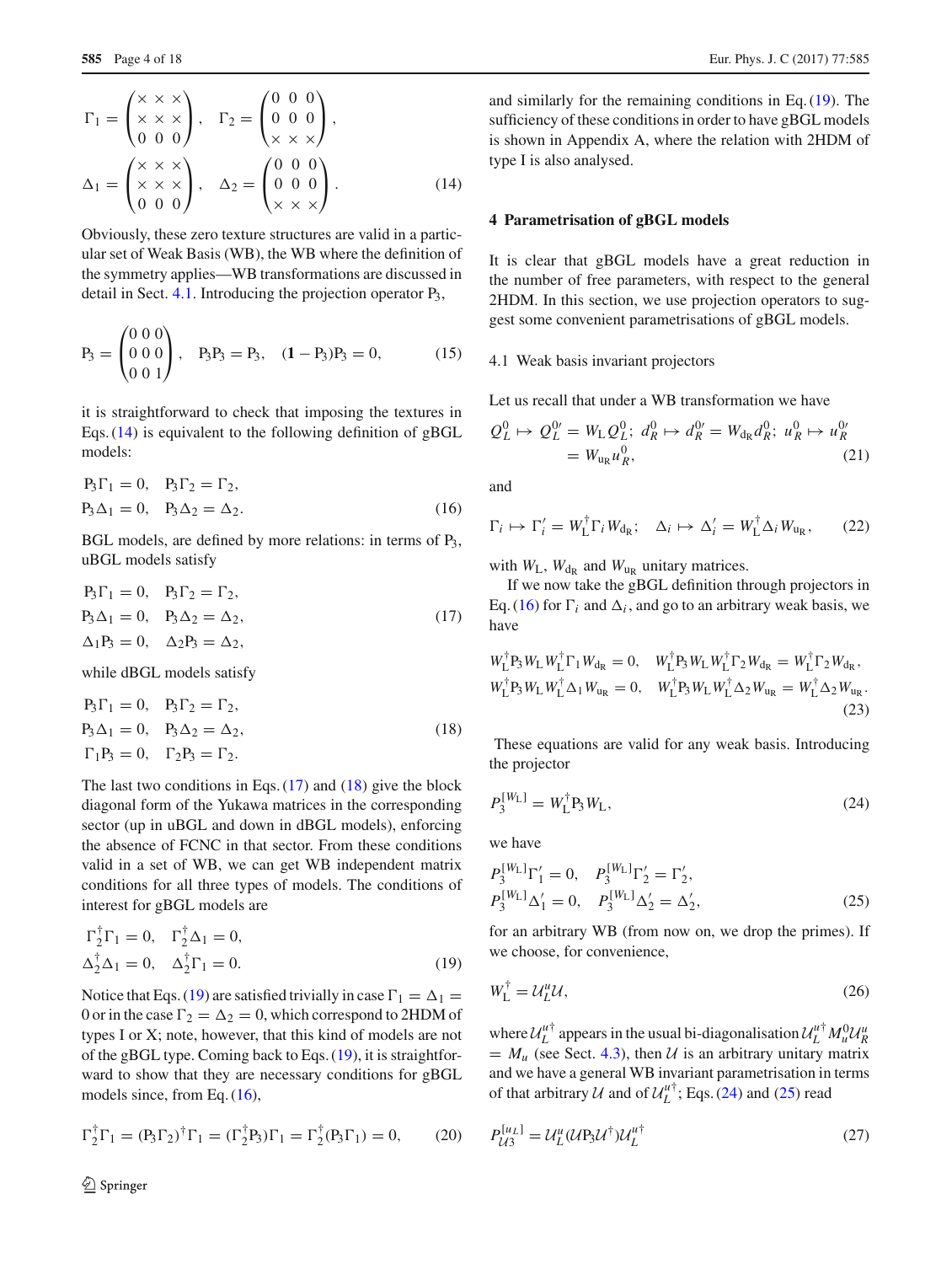and

$$
P_{U3}^{[u_L]}\Gamma_1 = 0, \quad P_{U3}^{[u_L]}\Gamma_2 = \Gamma_2, P_{U3}^{[u_L]}\Delta_1 = 0, \quad P_{U3}^{[u_L]}\Delta_2 = \Delta_2.
$$
 (28)

Notice that this  $\mathcal{U}_L^u$  dependence reminds us of uBGL models. An alternative parametrisation is obtained taking

$$
W_{\mathcal{L}}^{\dagger} = \mathcal{U}_{\mathcal{L}}^d \mathcal{U}',\tag{29}
$$

where in this case  $\mathcal{U}_L^{d\dagger}$  comes from the down mass matrix diagonalisation  $\mathcal{U}_L^{d\dagger} M_d^0 \mathcal{U}_R^d = M_d$ , with

$$
P_{\mathcal{U}'3}^{[d_L]} = \mathcal{U}_L^d (\mathcal{U}' P_3 \mathcal{U}'^{\dagger}) \mathcal{U}_L^{d\dagger},\tag{30}
$$

and

$$
P_{\mathcal{U}'3}^{[d_L]}\Gamma_1 = 0, \quad P_{\mathcal{U}'3}^{[d_L]}\Gamma_2 = \Gamma_2,\tag{31}
$$

$$
P_{\mathcal{U}'3}^{[d_L]}\Delta_1 = 0, \quad P_{\mathcal{U}'3}^{[d_L]}\Delta_2 = \Delta_2,\tag{32}
$$

where now the  $\mathcal{U}_L^d$  dependence reminds us of dBGL models. Identifying Eqs. [\(26\)](#page-3-9) and [\(29\)](#page-4-1),

$$
W_{\mathcal{L}}^{\dagger} = \mathcal{U}_{\mathcal{L}}^u \mathcal{U} = \mathcal{U}_{\mathcal{L}}^d \mathcal{U}',\tag{33}
$$

and it is straightforward to conclude that one can use equivalently one parametrisation or the other of the same model provided

$$
V^{\dagger} = \mathcal{U}_L^{d\dagger} \mathcal{U}_L^u = \mathcal{U}' \mathcal{U}^{\dagger}, \quad \text{i.e. } \mathcal{U} \mathcal{U}'^{\dagger} = V. \tag{34}
$$

# 4.2 Weak basis covariant parametrisation

We have in the general 2HDM

$$
N_d^0 = t_\beta M_d^0 - (t_\beta + t_\beta^{-1}) \frac{v}{\sqrt{2}} e^{i\theta} \Gamma_2,
$$
\n(35)

$$
N_u^0 = t_\beta M_u^0 - (t_\beta + t_\beta^{-1}) \frac{v}{\sqrt{2}} e^{-i\theta} \Delta_2.
$$
 (36)

Assuming the existence of the projection operator  $P_{X3}^{[q_L]}$  satisfying

$$
P_{X3}^{[q_L]} \Gamma_1 = 0, \quad P_{X3}^{[q_L]} \Gamma_2 = \Gamma_2,\tag{37}
$$

$$
P_{X3}^{[q_L]} \Delta_1 = 0, \quad P_{X3}^{[q_L]} \Delta_2 = \Delta_2,\tag{38}
$$

with *X* and  $P_{X3}^{[q_L]}$  to be specified later,

$$
P_{X3}^{[q_L]}M_d^0 = P_{X3}^{[q_L]} \frac{v}{\sqrt{2}} (c_\beta \Gamma_1 + e^{i\theta} s_\beta \Gamma_2)
$$
  
= 
$$
\frac{ve^{i\theta}}{\sqrt{2}} s_\beta P_{X3}^{[q_L]} \Gamma_2 = \frac{ve^{i\theta}}{\sqrt{2}} s_\beta \Gamma_2,
$$
  

$$
P_{X3}^{[q_L]}M_u^0 = P_{X3}^{[q_L]} \frac{v}{\sqrt{2}} (c_\beta \Delta_1 + e^{-i\theta} s_\beta \Delta_2)
$$
 (39)

<span id="page-4-5"></span><span id="page-4-4"></span>
$$
= \frac{ve^{-i\theta}}{\sqrt{2}} s_{\beta} P_{X3}^{[q_L]} \Delta_2 = \frac{ve^{-i\theta}}{\sqrt{2}} s_{\beta} \Delta_2.
$$
 (40)

Equations  $(35)$  and  $(36)$  can then be rewritten as the general WB covariant gBGL parametrisation

<span id="page-4-1"></span>
$$
N_d^0 = \left[ t_\beta \mathbf{1} - (t_\beta + t_\beta^{-1}) P_{X3}^{[q_L]} \right] M_d^0, \tag{41}
$$

$$
N_u^0 = \left[ t_\beta \mathbf{1} - (t_\beta + t_\beta^{-1}) P_{X3}^{[q_L]} \right] M_u^0. \tag{42}
$$

<span id="page-4-9"></span>We can choose the up parametrisation for  $P_{X3}^{[q_L]}$ ,

$$
P_{X3}^{[q_L]} = P_{U3}^{[u_L]} = U_L^u (U P_3 U^{\dagger}) U_L^{u^{\dagger}}, \tag{43}
$$

<span id="page-4-6"></span>or, equivalently, we can choose the down parametrisation for  $P_{X3}^{[q_L]}$ 

$$
P_{X3}^{[q_L]} = P_{U'3}^{[d_L]} = \mathcal{U}_L^d (\mathcal{U}' P_3 \mathcal{U}'^{\dagger}) \mathcal{U}_L^{d\dagger},\tag{44}
$$

with  $V = U U^{T}$ , to completely define the model. Let us analyse the details of these parametrisations, after we finally rotate the quark fields to the mass basis.

# <span id="page-4-0"></span>4.3 Parametrisations in the quark mass basis

Quark fields are rotated in the following manner:

$$
u_L^0 = \mathcal{U}_L^u u_L, \ u_R^0 = \mathcal{U}_R^u u_R, \ d_L^0 = \mathcal{U}_L^d u_L, \ d_R^0 = \mathcal{U}_R^d u_R, \ (45)
$$

with unitary  $\mathcal{U}_X^q$  ( $q = u, d, X = L, R$ ), such that

<span id="page-4-12"></span>
$$
\mathcal{U}_L^{u\dagger} M_u^0 \mathcal{U}_R^u = M_u = \text{diag}(m_u, m_c, m_t),
$$
  

$$
\mathcal{U}_L^{d\dagger} M_d^0 \mathcal{U}_R^d = M_d = \text{diag}(m_d, m_s, m_b).
$$
 (46)

<span id="page-4-3"></span><span id="page-4-2"></span> $N_u^0$  and  $N_d^0$  are transformed accordingly,

$$
N_u^0 \mapsto N_u = \mathcal{U}_L^{u\dagger} N_u^0 \mathcal{U}_R^u, \quad N_d^0 \mapsto N_d = \mathcal{U}_L^{d\dagger} N_d^0 \mathcal{U}_R^d, \quad (47)
$$

and, following Eqs.  $(41)$ – $(42)$ ,

$$
N_d = \left[ t_\beta \mathbf{1} - (t_\beta + t_\beta^{-1}) \mathcal{U}_L^{d\dagger} P_{X3}^{[q_L]} \mathcal{U}_L^d \right] M_d,\tag{48}
$$

$$
N_u = \left[ t_\beta \mathbf{1} - (t_\beta + t_\beta^{-1}) \mathcal{U}_L^{u\dagger} P_{X3}^{[q_L]} \mathcal{U}_L^u \right] M_u.
$$
 (49)

If we choose the down parametrisation in Eq. [\(44\)](#page-4-6), Eqs. [\(48\)](#page-4-7)– [\(49\)](#page-4-8) give

$$
N_d = \left[ t_\beta \mathbf{1} - (t_\beta + t_\beta^{-1}) \mathcal{U}' \mathbf{P}_3 \mathcal{U}'^\dagger \right] M_d,\tag{50}
$$

$$
N_u = \left[ t_\beta \mathbf{1} - (t_\beta + t_\beta^{-1}) V \mathcal{U}' \mathbf{P}_3 \mathcal{U}'^\dagger V^\dagger \right] M_u,\tag{51}
$$

<span id="page-4-11"></span><span id="page-4-10"></span><span id="page-4-8"></span><span id="page-4-7"></span><sup>2</sup> Springer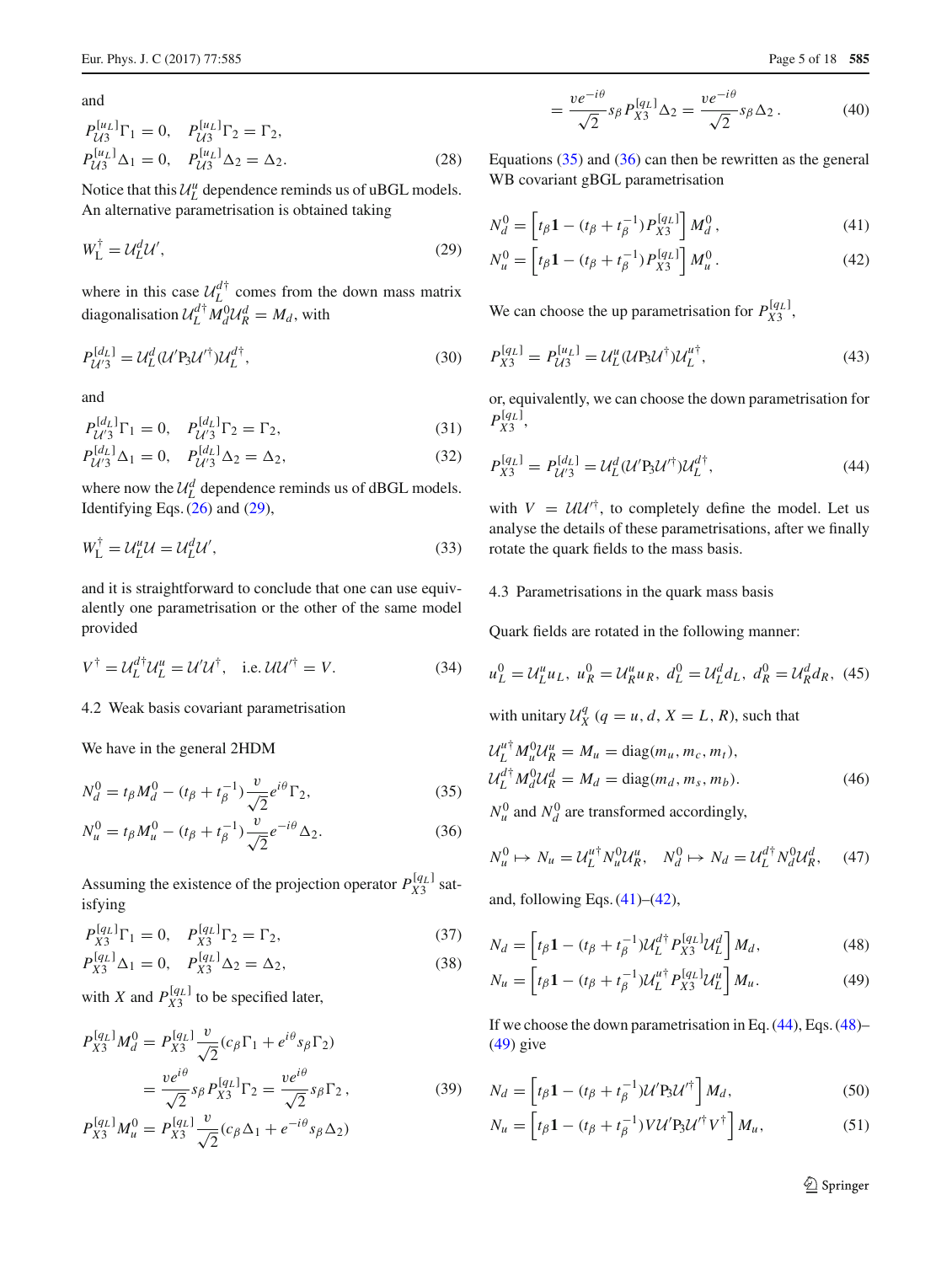while, if we choose the up parametrisation in Eq. [\(43\)](#page-4-9), Eqs.  $(48)$ – $(49)$  give

$$
N_d = \left[ t_\beta \mathbf{1} - (t_\beta + t_\beta^{-1}) V^\dagger U P_3 U^\dagger V \right] M_d, \tag{52}
$$

$$
N_u = \left[ t_\beta \mathbf{1} - (t_\beta + t_\beta^{-1}) \mathcal{U} \mathbf{P}_3 \mathcal{U}^\dagger \right] M_u. \tag{53}
$$

Equations  $(50)$ – $(51)$  and  $(52)$ – $(53)$  are of course equivalent, since  $V = U U^{T}$ . At this point it is important to discuss a central question: it may appear that there is a large arbitrariness in the definition of the model since there is a completely arbitrary unitary matrix  $U$  involved in Eqs. [\(52\)](#page-5-1)–[\(53\)](#page-5-2). Nevertheless, there is much less freedom since the quantities involving *U* are

$$
[\mathcal{U}\mathbf{P}_3\mathcal{U}^\dagger]_{ij} = \mathcal{U}_{i3}\mathcal{U}_{j3}^*,\tag{54}
$$

<span id="page-5-11"></span>that is, only the elements of the third column of  $U$ , which form a unitary complex vector, are needed to define the model. To stress this fact, we introduce

$$
\hat{n}_{[u]i} \equiv \mathcal{U}_{i3}
$$
, and  $\hat{n}_{[d]i} = \mathcal{U}'_{i3}$ , with  $\hat{n}_{[u]j} = V_{ji}\hat{n}_{[d]i}$ , (55)

where the subindex  $[u]$  or  $[d]$  specifies the parametrisation under consideration. The matrix elements of  $N_u$  and  $N_d$  in Eqs. [\(48\)](#page-4-7) and [\(49\)](#page-4-8) can be written, explicitly,

$$
[N_d]_{ij} = t_\beta \delta_{ij} m_{d_i} - (t_\beta + t_\beta^{-1}) \hat{n}_{[d]i} \hat{n}_{[d]j}^* m_{d_j},
$$
 (56)

$$
[N_u]_{ij} = t_\beta \delta_{ij} m_{u_i} - (t_\beta + t_\beta^{-1}) \hat{n}_{[u]i} \hat{n}_{[u]j}^* m_{u_j}.
$$
 (57)

Since  $\hat{n}_{[u]j} = V_{ji}\hat{n}_{[d]i}$ , one is free to rewrite Eqs. [\(50\)](#page-4-10)–[\(51\)](#page-4-11) as

$$
[N_d]_{ij} = t_\beta \delta_{ij} m_{d_i} - (t_\beta + t_\beta^{-1}) \hat{n}_{[d]i} \hat{n}_{[d]j}^* m_{d_j},
$$
 (58)

$$
[N_u]_{ij} = t_\beta \delta_{ij} m_{u_i} - (t_\beta + t_\beta^{-1}) V_{ia} V_{jb}^* \hat{n}_{[d]a} \hat{n}_{[d]b}^* m_{u_j}. \quad (59)
$$

or Eqs.  $(52)$ – $(53)$  as

$$
[N_d]_{ij} = t_\beta \delta_{ij} m_{d_i} - (t_\beta + t_\beta^{-1}) \hat{n}_{[u]a} \hat{n}_{[u]b}^* V_{ai}^* V_{bj} m_{d_j}, \quad (60)
$$

$$
[N_u]_{ij} = t_\beta \delta_{ij} m_{u_i} - (t_\beta + t_\beta^{-1}) \hat{n}_{[u]i} \hat{n}_{[u]j}^* m_{u_j}.
$$
 (61)

One can now identify easily all the usual BGL models with this parametrisation. The notation is straightforward, for example, BGL model "*s*" corresponds to *s*ˆ, and so on:

– dBGL models in the down parametrisation,

$$
\hat{d}_{[d]} = \begin{pmatrix} 1 \\ 0 \\ 0 \end{pmatrix}, \quad \hat{s}_{[d]} = \begin{pmatrix} 0 \\ 1 \\ 0 \end{pmatrix}, \quad \hat{b}_{[d]} = \begin{pmatrix} 0 \\ 0 \\ 1 \end{pmatrix}, \quad (62)
$$

– uBGL models in the up parametrisation,

<span id="page-5-9"></span><span id="page-5-1"></span>
$$
\hat{u}_{[u]} = \begin{pmatrix} 1 \\ 0 \\ 0 \end{pmatrix}, \quad \hat{c}_{[u]} = \begin{pmatrix} 0 \\ 1 \\ 0 \end{pmatrix}, \quad \hat{t}_{[u]} = \begin{pmatrix} 0 \\ 0 \\ 1 \end{pmatrix}, \tag{63}
$$

<span id="page-5-2"></span>– dBGL models in the up parametrisation,

<span id="page-5-10"></span>
$$
\hat{d}_{[u]} = \begin{pmatrix} V_{ud} \\ V_{cd} \\ V_{td} \end{pmatrix}, \quad \hat{s}_{[u]} = \begin{pmatrix} V_{us} \\ V_{cs} \\ V_{ts} \end{pmatrix}, \quad \hat{b}_{[u]} = \begin{pmatrix} V_{ub} \\ V_{cb} \\ V_{tb} \end{pmatrix}, \tag{64}
$$

– uBGL models in the down parametrisation,

<span id="page-5-5"></span>
$$
\hat{u}_{\text{[d]}} = \begin{pmatrix} V_{ud}^* \\ V_{us}^* \\ V_{ub}^* \end{pmatrix}, \quad \hat{c}_{\text{[d]}} = \begin{pmatrix} V_{cd}^* \\ V_{cs}^* \\ V_{cb}^* \end{pmatrix}, \quad \hat{t}_{\text{[d]}} = \begin{pmatrix} V_{td}^* \\ V_{ts}^* \\ V_{tb}^* \end{pmatrix}.
$$
\n(65)

It is also possible to give a graphical description of the gBGL class of models, as shown in Fig. [1.](#page-6-0) Since a model is defined by a complex unitary vector  $\hat{n}$ ,  $|\hat{n}_1|^2 + |\hat{n}_2|^2 + |\hat{n}_3|^2 = 1$ , and  $(|\hat{n}_1|, |\hat{n}_2|, |\hat{n}_3|)$  is located on the sphere of unit radius (specifically, on an octant of that sphere). Furthermore, there are two physical complex phases, since one can readily see that  $\hat{n}_i \hat{n}_j^*$  is unaffected by a global rephasing of  $\hat{n}$ , which can be used to remove one out of the three initial phases in the  $\hat{n}$ components. This is illustrated in Fig. [1\(](#page-6-0)c), where no explicit reference to up, down or other parametrisations is made.<sup>[2](#page-5-3)</sup> Figure [1a](#page-6-0), b illustrate the situation for down and up parametrisations, including the usual BGL models in Eqs.  $(62)$ – $(65)$ .

#### <span id="page-5-8"></span><span id="page-5-7"></span><span id="page-5-0"></span>**5 The scalar sector**

The scalar potential, imposing invariance under  $\Phi_2 \mapsto -\Phi_2$ in Eq.  $(10)$ , is

<span id="page-5-6"></span>
$$
V(\Phi_1, \Phi_2) = \mu_{11}^2 \Phi_1^{\dagger} \Phi_1 + \mu_{22}^2 \Phi_2^{\dagger} \Phi_2 + \lambda_1 (\Phi_1^{\dagger} \Phi_1)^2 + \lambda_2 (\Phi_2^{\dagger} \Phi_2)^2 + 2\lambda_3 (\Phi_1^{\dagger} \Phi_1) (\Phi_2^{\dagger} \Phi_2) + 2\lambda_4 (\Phi_1^{\dagger} \Phi_2) (\Phi_2^{\dagger} \Phi_1) + [\lambda_5 (\Phi_1^{\dagger} \Phi_2)^2 + \text{h.c.}].
$$
\n(66)

<span id="page-5-4"></span>Obviously, this scalar potential coincides with the one in Glashow–Weinberg model [\[7\]](#page-16-6), since in both cases a  $\mathbb{Z}_2$  symmetry is introduced. In BGL models where instead of  $\mathbb{Z}_2$  one uses a larger symmetry, namely  $\mathbb{Z}_4$ , the term in  $\lambda_5$  is not  $\mathbb{Z}_4$ invariant and therefore cannot be introduced. This leads to

<span id="page-5-3"></span><sup>2</sup> Notice that one can trivially adopt spherical coordinates with, for example,  $(|\hat{n}_1|, |\hat{n}_2|, |\hat{n}_3|) = (\sin \theta \cos \phi, \sin \theta \sin \phi, \cos \theta).$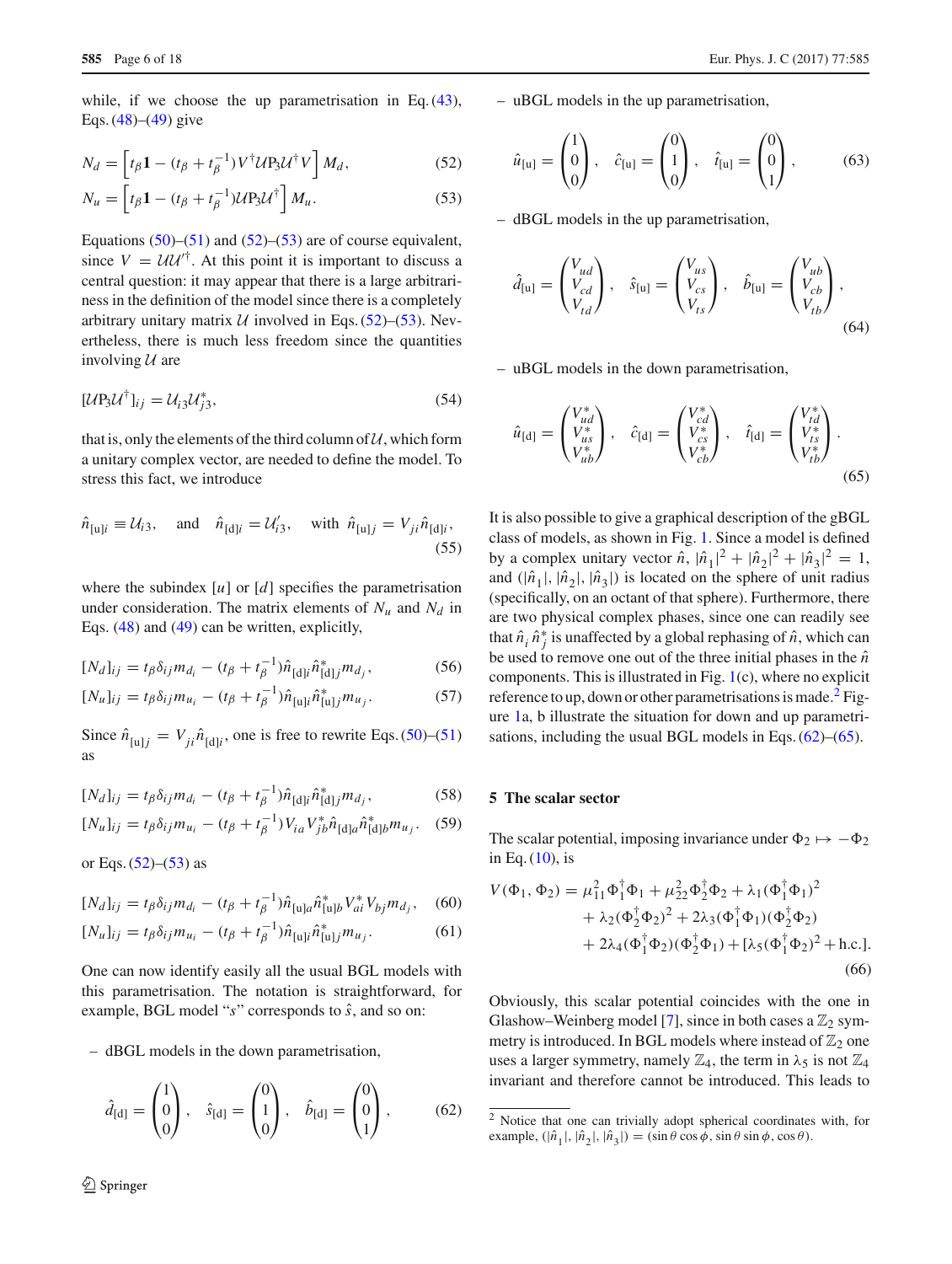

**(c)** Generic parametrisation.

<span id="page-6-0"></span>**Fig. 1** gBGL models

a global symmetry which upon spontaneous breaking would lead to a Golstone boson. This difficulty can be avoided by softly breaking the discrete symmetry through the addition of a term  $(m_{12}^2\Phi_1^{\dagger}\Phi_2 + h.c.).$  The scalar potential of Eq. [\(66\)](#page-5-6) does not lead to new sources of CP violation. But when the above bilinear term is introduced, one can have either spontaneous [\[33](#page-17-11)] or explicit CP breaking in the scalar sector. Expanding

$$
\Phi_j = e^{i\theta_j} \begin{pmatrix} \varphi_j^+ \\ (v_j + \rho_j + i\eta_j) / \sqrt{2} \end{pmatrix},\tag{67}
$$

then the rotation to the Higgs basis in Eq.  $(3)$  identifies the Goldstone boson interpretation of  $G^{\pm}$  and  $G^{0}$  as the longitudinal degrees of freedom of the  $W^{\pm}$  and  $Z^{0}$  gauge bosons,

$$
H_1 = \begin{pmatrix} G^+ \\ (v + H^0 + iG^0) / \sqrt{2} \end{pmatrix}, \quad H_2 = \begin{pmatrix} H^+ \\ (R^0 + iA) / \sqrt{2} \end{pmatrix},
$$
(68)

and

$$
\begin{pmatrix} H^0 \\ R^0 \end{pmatrix} = \begin{pmatrix} c_{\beta} & s_{\beta} \\ s_{\beta} & -c_{\beta} \end{pmatrix} \begin{pmatrix} \rho_1 \\ \rho_2 \end{pmatrix}.
$$
 (69)

The scalar potential in Eq. [\(66\)](#page-5-6) is in general CP conserving in such a way that the physical CP even states do not mix with the CP odd one; then the physical scalars are a linear combination of  $\rho_1$  and  $\rho_2$ ,

$$
\begin{pmatrix} H \\ h \end{pmatrix} = \begin{pmatrix} \cos \alpha & \sin \alpha \\ -\sin \alpha & \cos \alpha \end{pmatrix} \begin{pmatrix} \rho_1 \\ \rho_2 \end{pmatrix},
$$
\n(70)

<span id="page-6-1"></span>and we will have in general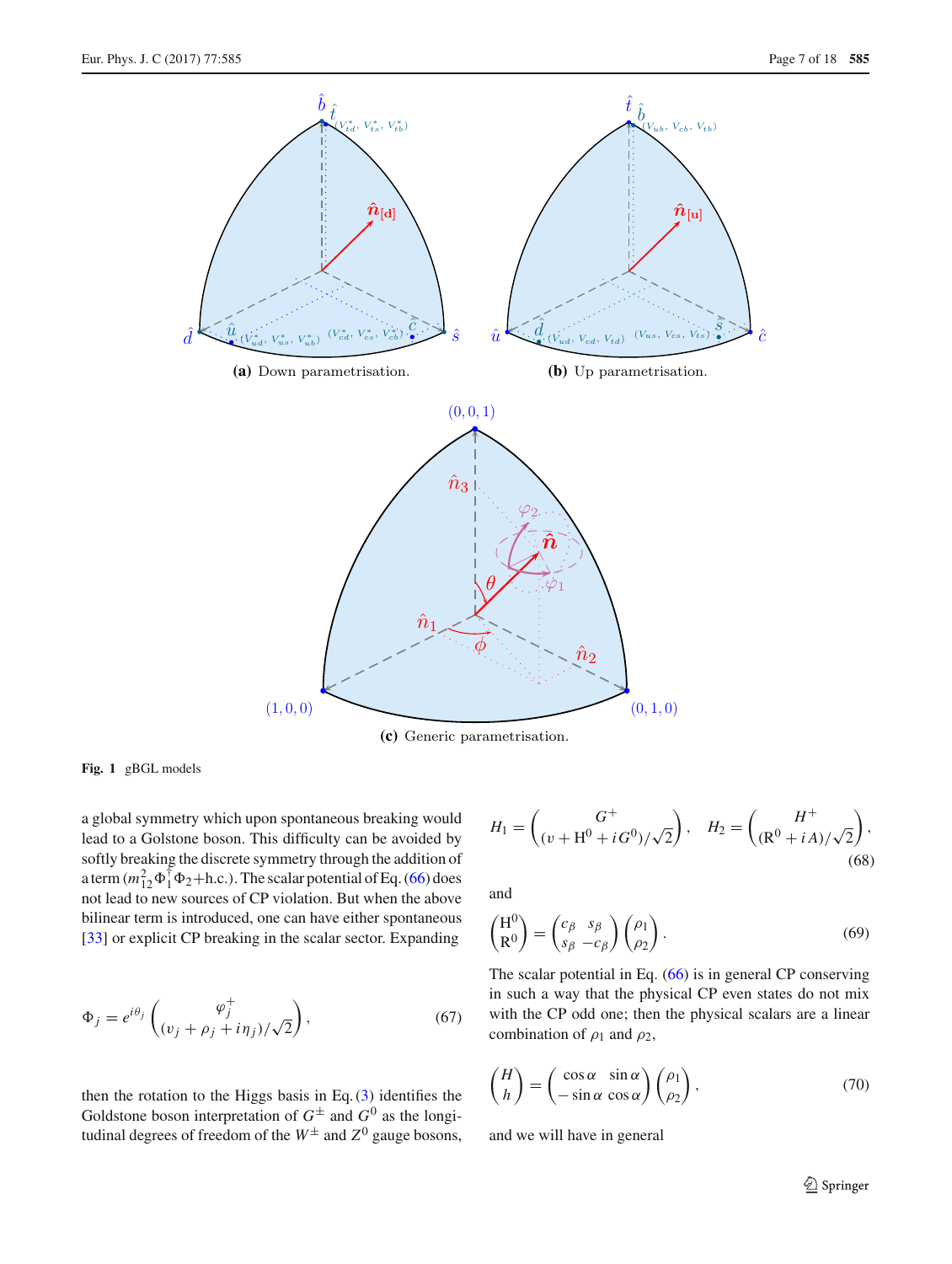$$
\begin{pmatrix} H^0 \\ R^0 \end{pmatrix} = \begin{pmatrix} c_{\beta\alpha} & s_{\beta\alpha} \\ s_{\beta\alpha} & -c_{\beta\alpha} \end{pmatrix} \begin{pmatrix} H \\ h \end{pmatrix},
$$
\n(71)

where the relevant angle is  $\beta - \alpha$  and  $c_{\beta\alpha} \equiv \cos(\beta - \alpha)$ ,  $s_{\beta\alpha} \equiv \sin(\beta - \alpha)$ . The field *A* is a physical pseudoscalar. Notice that the Yukawa couplings become

$$
\mathcal{L}_{Y} = -\frac{\sqrt{2}}{v} H^{+} \bar{u} (V N_{d} \gamma_{R} - N_{u}^{\dagger} V \gamma_{L}) d + \text{h.c.}
$$
  
\n
$$
- \frac{1}{v} H^{0} (\bar{u} M_{u} u + \bar{d} M_{d} d)
$$
  
\n
$$
- \frac{1}{v} R^{0} \left[ \bar{u} (N_{u} \gamma_{R} + N_{u}^{\dagger} \gamma_{L}) u + \bar{d} (N_{d} \gamma_{R} + N_{d}^{\dagger} \gamma_{L}) d \right]
$$
  
\n
$$
+ \frac{i}{v} A \left[ \bar{u} (N_{u} \gamma_{R} - N_{u}^{\dagger} \gamma_{L}) u - \bar{d} (N_{d} \gamma_{R} - N_{d}^{\dagger} \gamma_{L}) d \right],
$$
  
\n(72)

in such a way that, for  $h \to H^0$ , *h* becomes "the standard Higgs", coupling to fermions like the SM Higgs does. That is, when  $s_{\beta\alpha} = 1$  we have *h* aligned with H<sup>0</sup> with SM couplings.

# <span id="page-7-0"></span>**6 The intensity of FCNC in gBGL**

FCNC are extremely constrained by experimental data, consequently we have to worry about their intensity in gBGL models. It is worthwhile to mention that BGL are Minimal Flavour Violating (MFV) models, meaning that FCNC are controlled by the deviation of the CKM matrix *V* from **1**. As a result, in the limit  $V = 1$ , there are no FCNC in BGL models at tree level. However, this is not the case in gBGL models, where FCNC are no longer controlled by the deviations of *V* from unity. The Yukawa couplings of gBGL models are given, following Eqs.  $(72)$  and  $(71)$ , by

$$
\mathcal{L}_{hNq} = -\sum_{i,j=d,s,b} h \bar{d}_{L_i} Y_{ij}^{D} d_{R_j} - \sum_{i,j=u,c,t} h \bar{u}_{L_i} Y_{ij}^{U} u_{R_j}, \tag{73}
$$

with

$$
Y_{ij}^{\mathcal{D}} = \frac{1}{v} \left[ s_{\beta\alpha} (M_d)_{ij} + c_{\beta\alpha} (N_d)_{ij} \right],
$$
  
\n
$$
Y_{ij}^{\mathcal{U}} = \frac{1}{v} \left[ s_{\beta\alpha} (M_u)_{ij} + c_{\beta\alpha} (N_u)_{ij} \right],
$$
\n(74)

with  $N_q$  given in Eqs. [\(56\)](#page-5-7)–[\(57\)](#page-5-8), which generically can be written

$$
(N_q)_{ij} = \left[ t_\beta \delta_{ij} - (t_\beta + t_\beta^{-1}) \hat{n}_{[q]i} \hat{n}_{[q]j}^* \right] m_{q_j}.
$$
 (75)

So, the flavour changing intensities are controlled by  $N_q$  with the following factors.

**Table 1** CKM suppression in FCNC transitions in BGL models

<span id="page-7-2"></span>

| Model                 | d                                | S                                 | b                                |
|-----------------------|----------------------------------|-----------------------------------|----------------------------------|
| Transition            |                                  |                                   |                                  |
| $u \leftrightarrow c$ | $V_{ud}V_{cd}^* \sim \lambda$    | $V_{\mu s} V_{cs}^* \sim \lambda$ | $V_{ub}V_{cb}^* \sim \lambda^5$  |
| $u \leftrightarrow t$ | $V_{ud}V_{td}^* \sim \lambda^3$  | $V_{us}V_{ts}^* \sim \lambda^3$   | $V_{ub}V_{tb}^* \sim \lambda^3$  |
| $c \leftrightarrow t$ | $V_{cd}V_{td}^* \sim \lambda^4$  | $V_{cs}V_{ts}^* \sim \lambda^2$   | $V_{cb}V_{th}^* \sim \lambda^2$  |
| Model                 | $\boldsymbol{u}$                 | C                                 |                                  |
| Transition            |                                  |                                   |                                  |
| $d \leftrightarrow s$ | $V_{ud}^*V_{us} \sim \lambda$    | $V_{cd}^*V_{cs} \sim \lambda$     | $V_{td}^* V_{ts} \sim \lambda^5$ |
| $d \leftrightarrow b$ | $V_{ud}^* V_{ub} \sim \lambda^3$ | $V_{cd}^* V_{cb} \sim \lambda^3$  | $V_{td}^* V_{th} \sim \lambda^3$ |
| $s \leftrightarrow b$ | $V_{us}^* V_{ub} \sim \lambda^4$ | $V_{cs}^* V_{cb} \sim \lambda^2$  | $V_{ts}^* V_{tb} \sim \lambda^2$ |

- <span id="page-7-1"></span>– In an  $q_{R_i} \rightarrow q_{L_i}$  and in  $q_{L_i} \rightarrow q_{R_i}$  transitions there is a factor  $m_{q_i}/v$ . Notice that in  $q_{R_i} \rightarrow q_{L_i}$  and in  $q_{L_i} \rightarrow q_{R_i}$  transitions the factor is instead  $m_{q_i}/v$ . That is, in general, for a  $q_i \rightarrow q_i$  vertex, there is a suppression factor given by the heaviest of the two quarks mass,  $max(m_{q_i}, m_{q_i})$ . This suppression factor is a very relevant one except, obviously, for any transition where the top quark is present.
- $-$  A factor  $c_{\beta\alpha}(t_{\beta} + t_{\beta}^{-1})$ ; from perturbative unitarity requirements on the scalar sector, is constrained to be at most one [\[28,](#page-17-7)[34](#page-17-12)[–37\]](#page-17-13). Notice that in the limit  $c_{\beta\alpha} \to 0$ , the FCNC associated to the standard Higgs *h* disappear, and the ones associated to the remaining scalars can be suppressed by making them heavier. Therefore, this is the quantity which, in a global approach, is bounded from above by Higgs mediated FCNC processes.
- Finally, there is the factor  $\hat{n}_{[q]i}\hat{n}_{[q]j}^*$ , which ranges from 0 to 1/2 (which is only reached when only *one* transition is allowed). We recall that in BGL models, the analogous factor is  $V_{iq}V_{jq}^*$ . With the naive bounds on  $c_{\beta\alpha}(t_\beta + t_\beta^{-1})$  from meson mixings in [\[28](#page-17-7)], one can compare and analyse how the suppression factors change in these new gBGL models. We collect the suppression factors for the different transitions in all BGL models in Table [1](#page-7-2) (with the corresponding power counting in Wolfenstein's parameter  $λ$ ). One has to compare the maximum value of  $|\hat{n}_{[q]i}\hat{n}_{[q]j}^*|_{max}$  $= 1/2$  with  $\lambda$ , which corresponds to the less suppressed transition in some BGL models. This means that the most stringent constraint on BGL models obtained in [\[28\]](#page-17-7) for  $|c_{\beta\alpha}(t_{\beta} + t_{\beta}^{-1})|$  should be reduced by a factor 2λ. In this way, taking into account the analysis of [\[28\]](#page-17-7) and the constraints in [\[38\]](#page-17-14), one can conclude that the gBGL models are safe, over the entire parameter space, provided

<span id="page-7-3"></span>
$$
\left| c_{\beta\alpha}(t_{\beta} + t_{\beta}^{-1}) \right| \le 0.02. \tag{76}
$$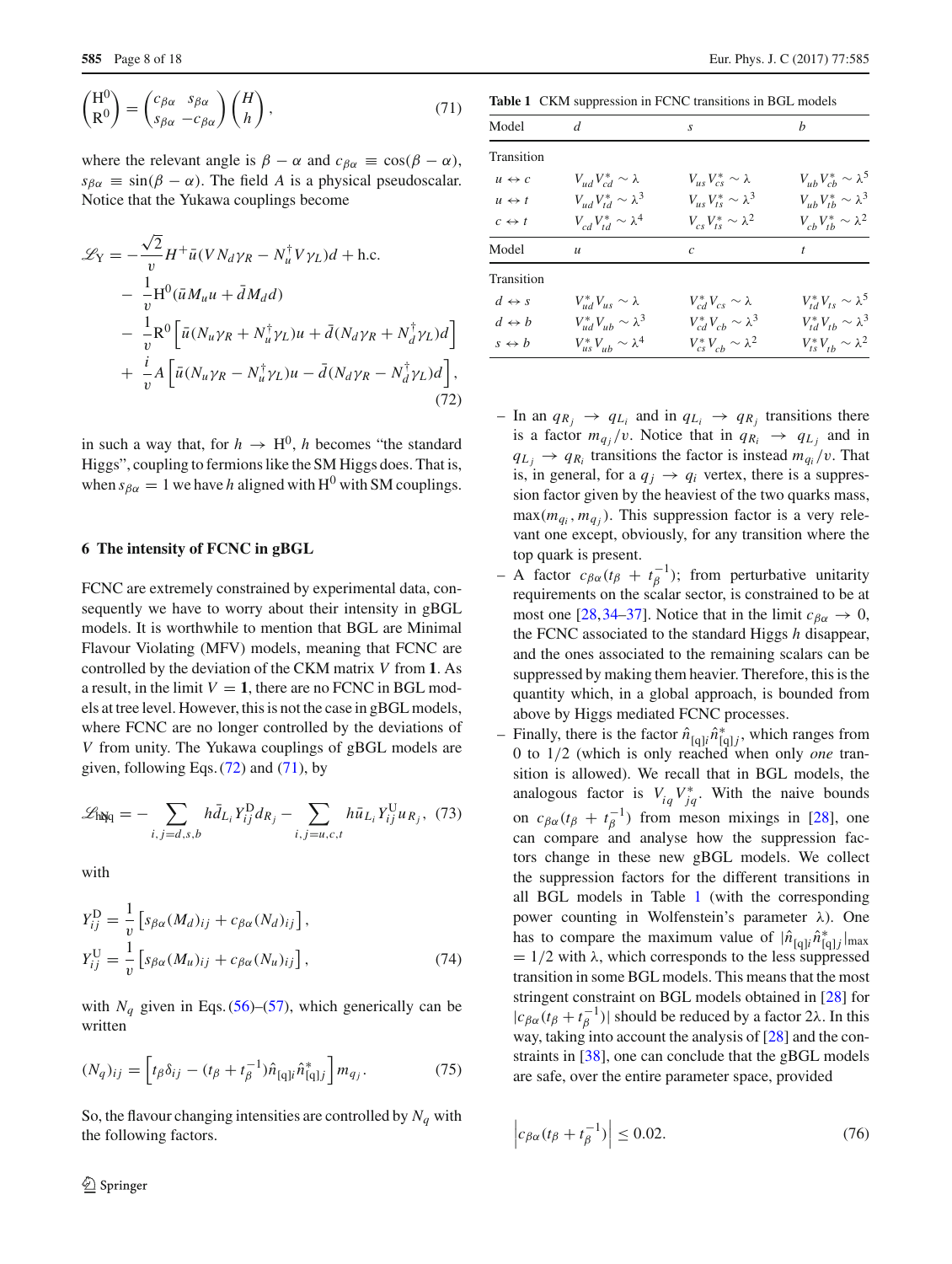This constraint arises from  $D^0$ – $\bar{D}^0$  mixing and it turns out to be more stringent than the  $K^0$ – $\bar{K}^0$  one. It is worth mentioning that in some regions of the parameter space, this constraint will be relaxed. For example, in all BGL models this constraint is much weaker as shown in Ref. [\[28](#page-17-7)], and in some of them  $|c_{\beta\alpha}(t_{\beta} + t_{\beta}^{-1})|$  can span the entire theoretically allowed parameter space, arriving to values of order 1.

A final remark is related to the absence of the mass suppression factor on  $t \leftrightarrow q$  transitions in gBGL models. In this case, the relevant bounds come from rare top decays  $t \rightarrow hu$ , *hc*, which give [\[28\]](#page-17-7)

<span id="page-8-2"></span>
$$
BR(t \to hq) = 0.13 \frac{\left| \hat{n}_{[u]q} \hat{n}_{[u]r}^* \right|^2}{|V_{tb}|^2} \left( c_{\beta\alpha} (t_\beta + t_\beta^{-1}) \right)^2. \tag{77}
$$

Considering the experimental bounds from ATLAS [\[39,](#page-17-15)[40\]](#page-17-16) and CMS [\[41,](#page-17-17)[42\]](#page-17-18), this yields

$$
\left| c_{\beta\alpha}(t_{\beta} + t_{\beta}^{-1}) \right| \le 0.4, \tag{78}
$$

for the maximal value<sup>3</sup>  $|\hat{n}_{[u]q} \hat{n}_{[u]t}^*| = 1/2$ .

We conclude that the whole class of gBGL models does not lead to much larger flavour changing transitions than the ones arising in BGL models. This is in spite of having simultaneously FCNC in the up and in the down sectors. In the next sections we discuss other important differences.

#### <span id="page-8-0"></span>**7 Near the top and the bottom models**

BGL top and bottom models are the only renormalisable 2HDM that verify the MFV principle in any of the different versions one can find in the literature [\[23](#page-17-3)]. We devote this section to an analysis in more detail the properties of gBGL models that are "close" to these models, that is, they depart from the top or bottom models by a "small amount". Let us recall that the FCNC in the down and the up sectors of the top model are controlled by

$$
(N_d)_{ij} = (t_\beta + t_\beta^{-1}) \hat{t}_{[d]j} \hat{t}_{[d]j}^* m_{d_j},
$$
  

$$
(N_u)_{ij} = (t_\beta + t_\beta^{-1}) \hat{t}_{[u]j} \hat{t}_{[u]j}^* m_{u_j},
$$
 (79)

and, following Eqs. [\(63\)](#page-5-9)–[\(65\)](#page-5-5),  $\hat{t}_{[u]}$  and  $\hat{t}_{[d]} = V^{\dagger} \hat{t}_{[u]}$ , are

$$
\hat{t}_{[u]} = \begin{pmatrix} 0 \\ 0 \\ 1 \end{pmatrix}, \quad \hat{t}_{[d]} = \begin{pmatrix} V_{td}^* \\ V_{ts}^* \\ V_{tb}^* \end{pmatrix}.
$$
\n(80)

It is clear that the BGL top model does not have FCNC in the up sector. Let us now consider small deviations from  $\hat{t}_{[d]}$  near the top model parameterised in terms of a complex vector  $\delta = (\delta_d, \delta_s, \delta_b)$  (with the appropriate normalisation):

<span id="page-8-3"></span>
$$
\hat{t}_{[d]} + \hat{\delta t}_{[d]} \sim \begin{pmatrix} V_{td}^*(1+\delta_d) \\ V_{ts}^*(1+\delta_s) \\ V_{tb}^*(1+\delta_b) \end{pmatrix} . \tag{81}
$$

The elements of  $\hat{t}_{[d]} + \delta t_{[d]}$  control the flavour structure of the New Physics contributions to  $K^0$ – $\bar{K}^0$ ,  $B_d^0$ – $\bar{B}_d^0$  and  $B_s^0$ – $\bar{B}_s^0$ . In particular, the leading order contributions to the different meson mixings  $M_{12}$  have the following form:

$$
M_{12}[K^{0}] \propto (V_{td}^{*}V_{ts})^{2}[1+2(\delta_{s}^{*}+\delta_{d})],
$$
  
\n
$$
M_{12}[B_{d}^{0}] \propto (V_{td}^{*}V_{tb})^{2}[1+2(\delta_{b}^{*}+\delta_{d})],
$$
  
\n
$$
M_{12}[B_{s}^{0}] \propto (V_{ts}^{*}V_{tb})^{2}[1+2(\delta_{b}^{*}+\delta_{s})].
$$
\n(82)

Therefore, taking into account the phases of the dominant terms  $(V_{ti}^* V_{tj})^2$ , we can conclude that these "near top" models will give the same contribution to meson mixings provided

Re 
$$
(\delta_d) \sim
$$
 Re  $(\delta_s) \sim$  Im  $(\delta_s) \leq \mathcal{O}(\lambda^2)$ , and  
Im  $(\delta_d) \sim$  Im  $(\delta_b) \leq \mathcal{O}(\lambda^3)$ . (83)

Notice that we are not stating that these models do not have any contribution to the meson mixings, the point is, rather, that these models are "like the top BGL" in the sense that they give the same contributions to  $K^0$ – $\bar{K}^0$ ,  $B_d^0$ – $\bar{B}_d^0$  and  $B_s^0$ – $\bar{B}_s^0$ mixings. The immediate question is then: do these models produce too strong FCNC in the up sector, in particular in  $D^0$ – $\bar{D}^0$  or in top decays? FCNC in the up sector are controlled by

$$
\hat{t}_{[u]} + \hat{\delta t}_{[u]} = V^{\dagger}(\hat{t}_{[d]} + \hat{\delta t}_{[d]}) \sim \begin{pmatrix} \mathcal{O}(\lambda^5) \\ \delta_b V_{cb} V_{tb}^* \\ 1 + \delta_b \end{pmatrix}.
$$
 (84)

It is clear that  $M_{12}[D^0]$  will have a suppression given by

$$
(\delta_b \lambda^5 V_{cb} V_{tb}^*)^2 \le \lambda^{18},\tag{85}
$$

much smaller than any of the contributions in dBGL models.

To analyse  $t \to hc$  we have to compare the maximal value  $1/4$  of  $\hat{n}_{[u]q} \hat{n}_{[u]t}^*$  $\begin{array}{c} \hline \end{array}$  $2 \text{ in Eq. (77)}$  $2 \text{ in Eq. (77)}$  $2 \text{ in Eq. (77)}$  with the value obtained in the present case,  $|(1 + \delta_b)\delta_b V_{cb} V_{tb}^*|^2 \sim \mathcal{O}(\lambda^8)$ . The conclusion is evident in the whole parameter space: these models will produce  $t \rightarrow hc$  still below the actual experimental bounds. The same conclusion applies to  $t \to hu$ . In the next section we will see that these models can depart in a sizeable way from the top BGL model in different physical observables.

<span id="page-8-1"></span><sup>&</sup>lt;sup>3</sup> The maximal value of  $|\hat{n}_{[u]q} \hat{n}_{[u]l}^*|$  cannot be obtained, obviously, for both  $t \to hu$  and  $t \to hc$  simultaneously.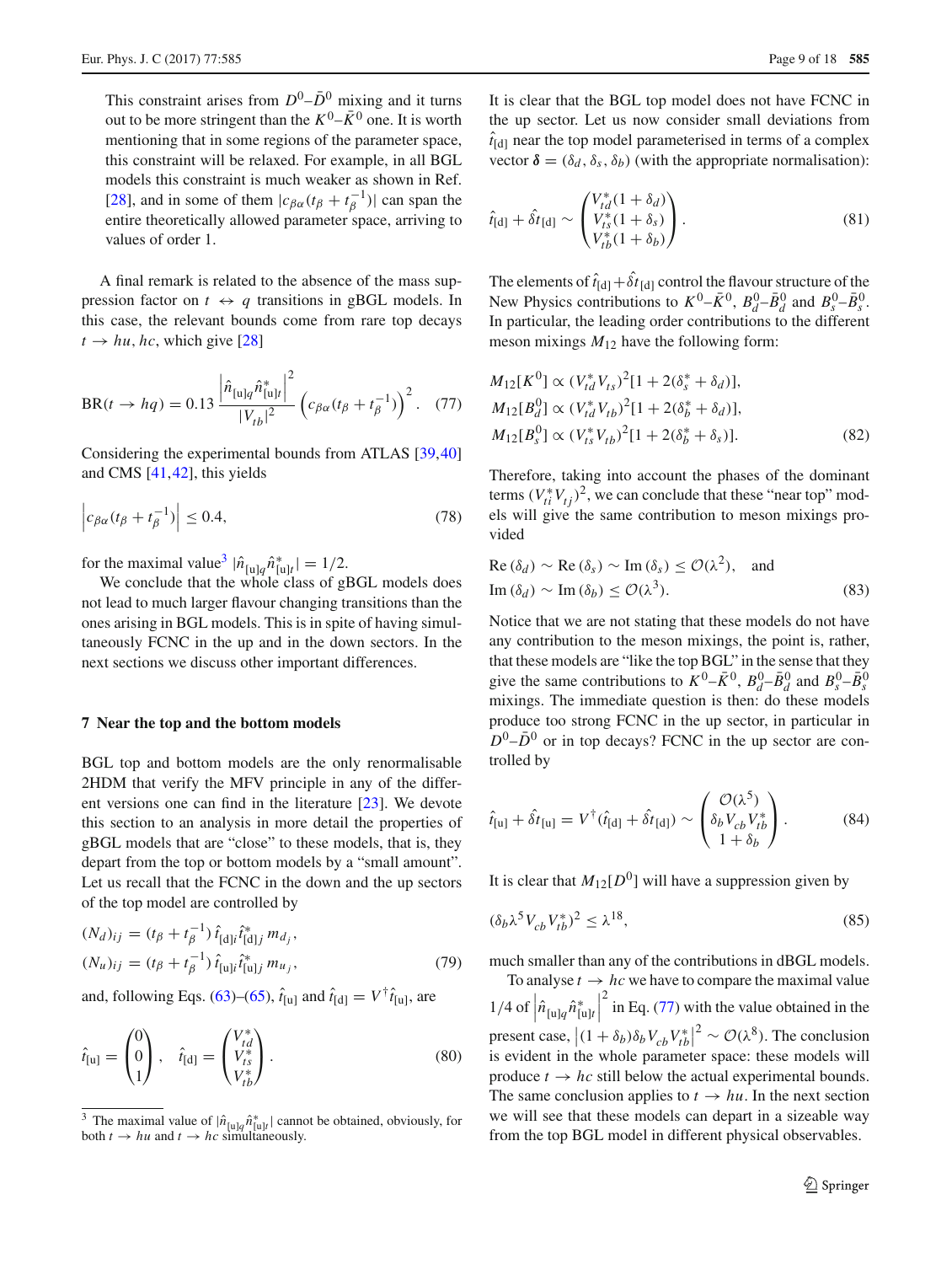The bottom dBGL model is specified by  $\hat{b}$  (Eqs. [\(62\)](#page-5-4) and  $(64)$ :

$$
\hat{b}_{[d]} = \begin{pmatrix} 0 \\ 0 \\ 1 \end{pmatrix}, \quad \hat{b}_{[u]} = \begin{pmatrix} V_{ub} \\ V_{cb} \\ V_{tb} \end{pmatrix}.
$$
\n(86)

This model generates FCNC in the up sector, and in particular it contributes to  $D^0$ – $\bar{D}^0$  mixing but not to  $K^0$ – $\bar{K}^0$ ,  $B_d^0$ – $\bar{B}_d^0$ and  $B_s^0$ – $\bar{B}_s^0$ ; gBGL models close to the  $\hat{b}$  model that keep its essential properties are obtained with

$$
\hat{b}_{[u]} + \hat{\delta b}_{[u]} \sim \begin{pmatrix} V_{ub}(1 + \delta_u) \\ V_{cb}(1 + \delta_c) \\ V_{tb}(1 + \delta_t) \end{pmatrix},
$$
\n(87)

<span id="page-9-1"></span>where

$$
\delta_u \sim \delta_c \sim \delta_t \le \mathcal{O}(\lambda^2),\tag{88}
$$

as before. To see what happens with the important constraints in the down sector, we show, as before, that  $b_{[d]} + \delta b_{[d]} =$  $V(b_{[u]} + \delta b_{[u]}),$ 

$$
\hat{b}_{\text{[d]}} + \hat{\delta b}_{\text{[d]}} \sim \begin{pmatrix} V_{td}^* V_{tb} (\delta_t - \delta_c) + V_{ud}^* V_{ub} (\delta_u - \delta_c) \\ V_{ts}^* V_{tb} (\delta_t - \delta_c) \\ |V_{tb}|^2 (1 + \delta_t) \end{pmatrix} (89)
$$

is the relevant quantity. With values as in Eq. [\(88\)](#page-9-1), it turns out that the contributions to the mixing in the down sector are much smaller than in any uBGL model. Nevertheless, we will also see, in the next section, that there are important differences with respect to the bottom dBGL model in other observables while considering the same kind of parameter values close to the bottom model.

#### <span id="page-9-0"></span>**8 Baryon asymmetry of the Universe**

#### 8.1 The leading gBGL contribution

The presence of additional sources of flavour and CP violation in the gBGL models can enhance the contribution to the Baryonic Asymmetry of the Universe (BAU) with respect to SM expectations. Having  $N_u$  and  $N_d$  in addition to  $M_u$  and  $M_d$ , a weak basis invariant with a non-zero imaginary part

already arises [\[43](#page-17-19)] at the [4](#page-9-2)th order: $4.5$  $4.5$ 

$$
\operatorname{Im}\left(\operatorname{Tr}\left\{N_d^0 M_d^{0\dagger} M_u^0 M_u^{0\dagger}\right\}\right). \tag{90}
$$

Considering  $N_d^0$  in Eq. [\(41\)](#page-4-4),

$$
\text{Im}\left(\text{Tr}\left\{N_d^0 M_d^{0\dagger} M_u^0 M_u^{0\dagger}\right\}\right) = (t_\beta + t_\beta^{-1}) \text{Im}\left(\text{Tr}\left\{P_{X3}^{[q_L]} M_d^0 M_d^{0\dagger} M_u^0 M_u^{0\dagger}\right\}\right). \tag{91}
$$

<span id="page-9-7"></span>For  $P_{\mathcal{U}3}^{[q_L]} = P_{\mathcal{U}'3}^{[d_L]}$ , that is, in the down parametrisation, Eq. [\(44\)](#page-4-6),

<span id="page-9-4"></span>
$$
(t_{\beta} + t_{\beta}^{-1}) \operatorname{Im} \left( \operatorname{Tr} \left\{ \mathcal{U}_{L}^{d} (\mathcal{U}^{\prime} \mathbf{B}_{3} \mathcal{U}^{\dagger}) \mathcal{U}_{L}^{d\dagger} \mathcal{U}_{L}^{d} M_{d} M_{d}^{\dagger} \mathcal{U}_{L}^{d\dagger} \mathcal{U}_{L}^{u} M_{u} M_{u}^{\dagger} \mathcal{U}_{L}^{u\dagger} \right\} \right) = (t_{\beta} + t_{\beta}^{-1}) \operatorname{Im} \left( \operatorname{Tr} \left\{ (\mathcal{U}^{\prime} \mathbf{B}_{3} \mathcal{U}^{\dagger}) M_{d} M_{d}^{\dagger} \mathcal{V}^{\dagger} M_{u} M_{u}^{\dagger} \mathcal{V} \right\} \right). \tag{92}
$$

Notice that, according to Eq. [\(46\)](#page-4-12),  $M_u M_u^{\dagger} = \text{diag}(m_{u_j}^2)$  $diag(m_u^2, m_c^2, m_t^2), M_d M_d^{\dagger} = diag(m_{d_j}^2) = diag(m_d^2, m_s^2, m_b^2).$ Following Eq. [\(55\)](#page-5-11),

$$
(\mathcal{U}' \mathbf{P}_3 \mathcal{U}'^{\dagger})_{ij} = \hat{n}_{[\mathbf{d}]i} \hat{n}_{[\mathbf{d}]j}^*,\tag{93}
$$

and thus

<span id="page-9-5"></span>
$$
\operatorname{Tr}\left\{(\mathcal{U}'\mathbf{P}_{3}\mathcal{U}'^{\dagger})M_{d}M_{d}^{\dagger}V^{\dagger}M_{u}M_{u}^{\dagger}V\right\}=\sum_{i,j,k}m_{dj}^{2}m_{u_{k}}^{2}\hat{n}_{\text{[d]i}}\hat{n}_{\text{[d]j}}^{\ast}V_{ki}V_{kj}^{*},
$$
(94)

to obtain, finally

<span id="page-9-6"></span>Im 
$$
\left( \text{Tr} \left\{ N_d^0 M_d^{0\dagger} M_u^0 M_u^{0\dagger} \right\} \right)
$$
  
=  $\frac{i}{2} (t_\beta + t_\beta^{-1}) \sum_{i,j,k} (m_{d_i}^2 - m_{d_j}^2) m_{u_k}^2 \hat{n}_{[\text{d}]} i \hat{n}_{[\text{d}]}^* V_{ki} V_{kj}^*.$  (95)

Although the discussion has relied on the use of the down parametrisation (from Eq. [\(92\)](#page-9-4) onwards), completely analogous results are obtained if the up parametrisation is used instead.

In order to estimate the enhancement in the BAU due to  $\text{Im}\left(\text{Tr}\left\{N_d^0M_d^{0\dagger}M_u^{0}M_u^{0\dagger}\right\}\right),$  let us first retain only potentially leading contributions in terms of masses and powers of the Wolfenstein parameter  $\lambda$  [\[46](#page-17-20)],

<span id="page-9-2"></span><sup>4</sup> To be compared with the 12th order usual one,  $-\frac{i}{6}\text{Tr}\left\{ [M_u M_u^{\dagger}, M_d M_d^{\dagger}]^3 \right\}$  [\[44](#page-17-21)].

<span id="page-9-3"></span><sup>5</sup> The rephasing invariance in the Higgs sector [\[31](#page-17-9)] imposes the requirement that the complete invariant should include the  $H_2^{\dagger} H_1$  coefficient in the Lagrangian:  $(\mu_{11}^2 - \mu_{22}^2) s_{\beta} c_{\beta}$  [\[45\]](#page-17-22). This does not introduce new phases.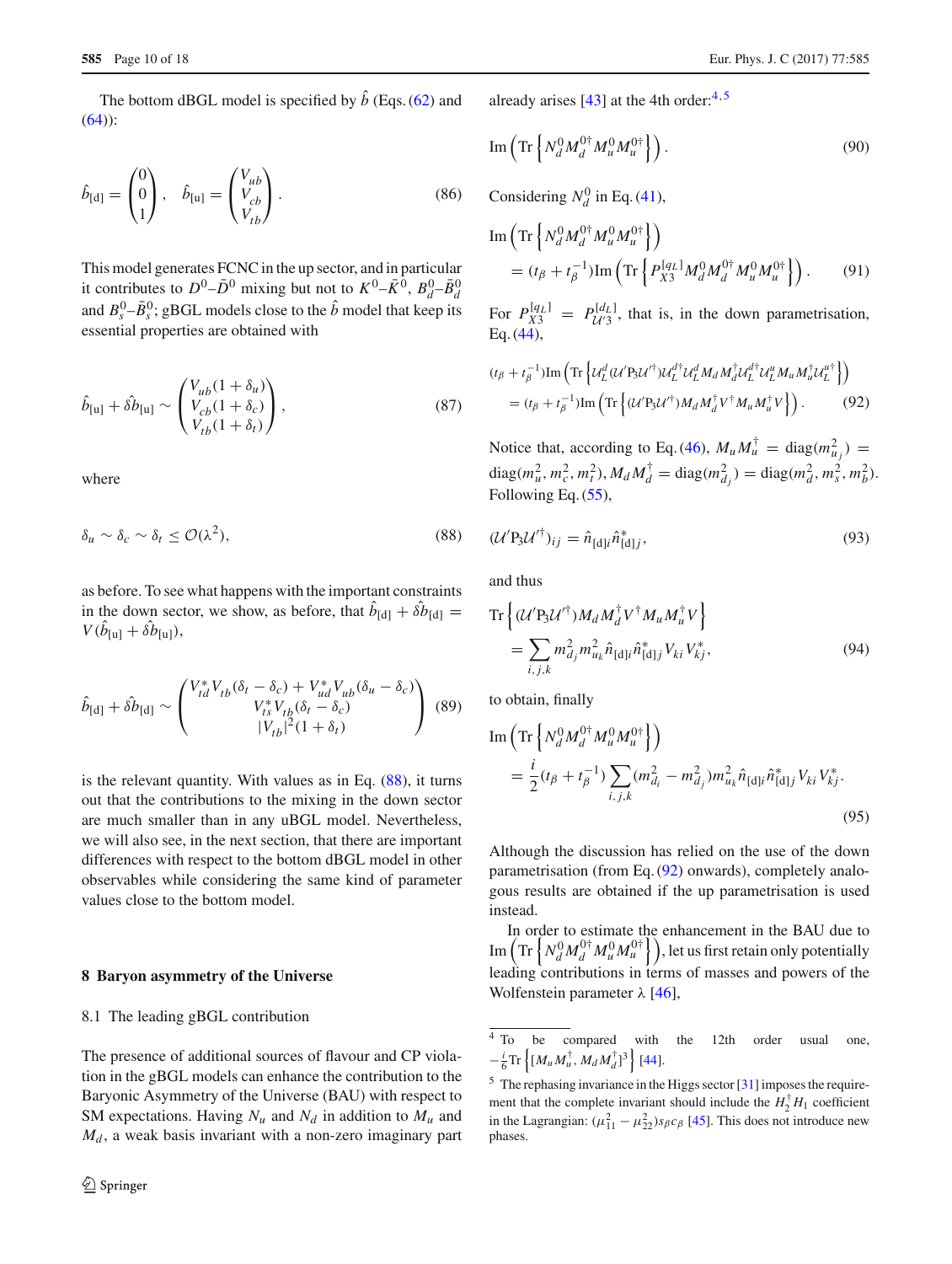Im 
$$
\left( \text{Tr} \left\{ N_d^0 M_d^{0\dagger} M_u^0 M_u^{0\dagger} \right\} \right)
$$
  
\n
$$
\simeq \frac{i}{2} (t_\beta + t_\beta^{-1}) \left\{ \hat{n}_{[d]2} \hat{n}_{[d]1}^* m_s^2 \left[ m_c^2 V_{cs} V_{cd}^* + m_t^2 V_{ts} V_{td}^* \right] + \hat{n}_{[d]3} \hat{n}_{[d]1}^* m_b^2 \left[ m_c^2 V_{cb} V_{cd}^* + m_t^2 V_{tb} V_{td}^* \right] + \hat{n}_{[d]3} \hat{n}_{[d]2}^* m_b^2 \left[ m_c^2 V_{cb} V_{cs}^* + m_t^2 V_{tb} V_{ts}^* \right] \right\}
$$
\n(96)

that is,

<span id="page-10-0"></span>Im 
$$
\left( \text{Tr} \left\{ N_d^0 M_d^{0\dagger} M_u^0 M_u^{0\dagger} \right\} \right)
$$
  
\n $\sim i (t_\beta + t_\beta^{-1}) \left\{ \hat{n}_{[d]2} \hat{n}_{[d]1}^* m_s^2 \left[ m_c^2 \lambda + m_t^2 \lambda^5 \right] \right.$   
\n $+ \hat{n}_{[d]3} \hat{n}_{[d]1}^* m_b^2 \left[ m_c^2 \lambda^3 + m_t^2 \lambda^3 \right]$   
\n $+ \hat{n}_{[d]3} \hat{n}_{[d]2}^* m_b^2 \left[ m_c^2 \lambda^2 + m_t^2 \lambda^2 \right] \right\}.$  (97)

In the SM, the BAU is proportional to [\[47,](#page-17-23)[48\]](#page-17-24)

$$
BAU_{SM} \sim \frac{m_t^4 m_b^4 m_c^2 m_s^2}{E^{12}} J,
$$
\n(98)

where *J* is the rephasing invariant imaginary part of the CKM quartets [\[49](#page-17-25)],  $J = \text{Im}(V_{cs}^* V_{ts} V_{tb}^* V_{cb}) \simeq 3 \times 10^{-5}$  and  $E \sim$ 100 GeV an energy of the order of the electroweak scale one. In Eq.  $(97)$ , we have contributions like the last one, giving

$$
BAU_{gBGL} \sim (t_{\beta} + t_{\beta}^{-1}) \frac{m_t^2 m_b^2}{E^4} \text{Im} \left( \hat{n}_{[d]3} \hat{n}_{[d]2}^* V_{tb} V_{ts}^* \right). \tag{99}
$$

This simple enhancement estimate with respect to Eq. [\(98\)](#page-10-1), in terms of  $\alpha = \arg(\hat{n}_{\text{d}3} \hat{n}_{\text{d}2}^* V_{tb} V_{ts}^*)$  and  $|\hat{n}_{\text{d}3} \hat{n}_{\text{d}2}^*|$  (which has a maximal value of  $1/2$ ), is

<span id="page-10-4"></span>
$$
\frac{\text{BAU}_{\text{gBGL}}}{\text{BAU}_{\text{SM}}} \sim (t_{\beta} + t_{\beta}^{-1}) |\hat{n}_{\text{[d]3}} \hat{n}_{\text{[d]2}}^*| \sin \alpha \frac{|V_{ts}|}{J} \frac{E^8}{m_t^2 m_b^2 m_c^2 m_s^2}
$$

$$
\sim 10^{16} (t_{\beta} + t_{\beta}^{-1}) |\hat{n}_{\text{[d]3}} \hat{n}_{\text{[d]2}}^*| \sin \alpha, \qquad (100)
$$

showing that there is margin for substantial enhancement of the BAU with respect to the SM, and with respect to BGL models too [\[43\]](#page-17-19) (see also [\[50](#page-17-26)[,51](#page-17-27)] for BAU analyses in 2HDM). In Appendix B it is shown that we do not expect relevant constraints coming from electric dipole moments (EDM).

# 8.2 The vanishing BGL limits

In BGL models, the previous contribution is vanishing: let us explicitly check this well-known result [\[43](#page-17-19)]. For dBGL models, with  $\hat{n}_d$  in Eq. [\(62\)](#page-5-4), only one component is nonvanishing and Im  $\left( \text{Tr} \left\{ N_d^0 M_d^{0\dagger} M_u^{0} M_u^{0\dagger} \right\} \right) = 0$ . The situation is slightly more involved for uBGL models. From Eq. [\(65\)](#page-5-5),

for an uBGL model of type  $q$ ,  $\hat{n}_{[d]i} = V_{qi}^*$ . Then, going back to Eq. [\(94\)](#page-9-5),

<span id="page-10-2"></span>
$$
\text{Tr}\left\{ (\mathcal{U}' P_3 \mathcal{U}'^{\dagger}) M_d M_d^{\dagger} V^{\dagger} M_u M_u^{\dagger} V \right\} \n= \sum_{i,j,k} m_{dj}^2 m_{u_k}^2 V_{qi}^* V_{qj} V_{ki} V_{kj}^*, \quad (\text{uBGL } q). \tag{101}
$$

Since, from unitarity of *V*,  $\sum_i V_{qi}^* V_{ki} = \delta_{qk}$ , Eq. [\(101\)](#page-10-2) gives

$$
\text{Tr}\left\{ (\mathcal{U}' \mathbf{P}_{3} \mathcal{U}'^{\dagger}) M_{d} M_{d}^{\dagger} V^{\dagger} M_{u} M_{u}^{\dagger} V \right\} \n= \sum_{j} m_{dj}^{2} m_{uq}^{2} |V_{qj}|^{2}, \quad (\text{uBGL } q),
$$
\n(102)

<span id="page-10-1"></span>and thus  $\text{Im}\left(\text{Tr}\left\{N_d^0 M_d^{0\dagger} M_u^{0} M_u^{0\dagger}\right\}\right) = 0.$ 

# 8.3 Rephasing invariance

Although we have already mentioned that there are only two physical phases in  $\hat{n}_{\text{[d]}}$  or  $\hat{n}_{\text{[u]}},$  it is important to check that the invariant in eq. [\(95\)](#page-9-6) is, at it should, invariant under individual rephasings of the different quark fields:

<span id="page-10-3"></span>
$$
d \mapsto e^{i\varphi_1}d, \quad s \mapsto e^{i\varphi_2}s, \quad b \mapsto e^{i\varphi_3}b,
$$
  

$$
V_{qd} \mapsto e^{i\varphi_1}V_{qd}, \quad V_{qs} \mapsto e^{i\varphi_2}V_{qs}, \quad V_{qb} \mapsto e^{i\varphi_3}V_{qb}.
$$
(103)

The origin of the rephasing of the CKM matrix is straightforward: since  $V = U_L^{u\dagger} U_L^d$ , the rephasing of the down quarks corresponds to

$$
\mathcal{U}_L^d \mapsto \mathcal{U}_L^d \begin{pmatrix} e^{i\varphi_1} & 0 & 0 \\ 0 & e^{i\varphi_2} & 0 \\ 0 & 0 & e^{i\varphi_3} \end{pmatrix} . \tag{104}
$$

Then, since in Eq. [\(92\)](#page-9-4)  $P_{\mathcal{U}'3}^{[d_L]} = \mathcal{U}_L^d (\mathcal{U}' P_3 \mathcal{U}'^{\dagger}) \mathcal{U}_L^{d\dagger}$ ,

$$
\mathcal{U}' \mapsto \begin{pmatrix} e^{-i\varphi_1} & 0 & 0 \\ 0 & e^{-i\varphi_2} & 0 \\ 0 & 0 & e^{-i\varphi_3} \end{pmatrix} \mathcal{U}' \tag{105}
$$

to keep  $\mathcal{U}_{L}^{d}$  *U*<sup>*l*</sup> invariant; as a consequence, under the rephasing in Eq. [\(103\)](#page-10-3),

$$
\hat{n}_{\text{[d]j}} \mapsto e^{-i\varphi_j} \hat{n}_{\text{[d]j}},\tag{106}
$$

and Eq. [\(95\)](#page-9-6) is clearly rephasing invariant.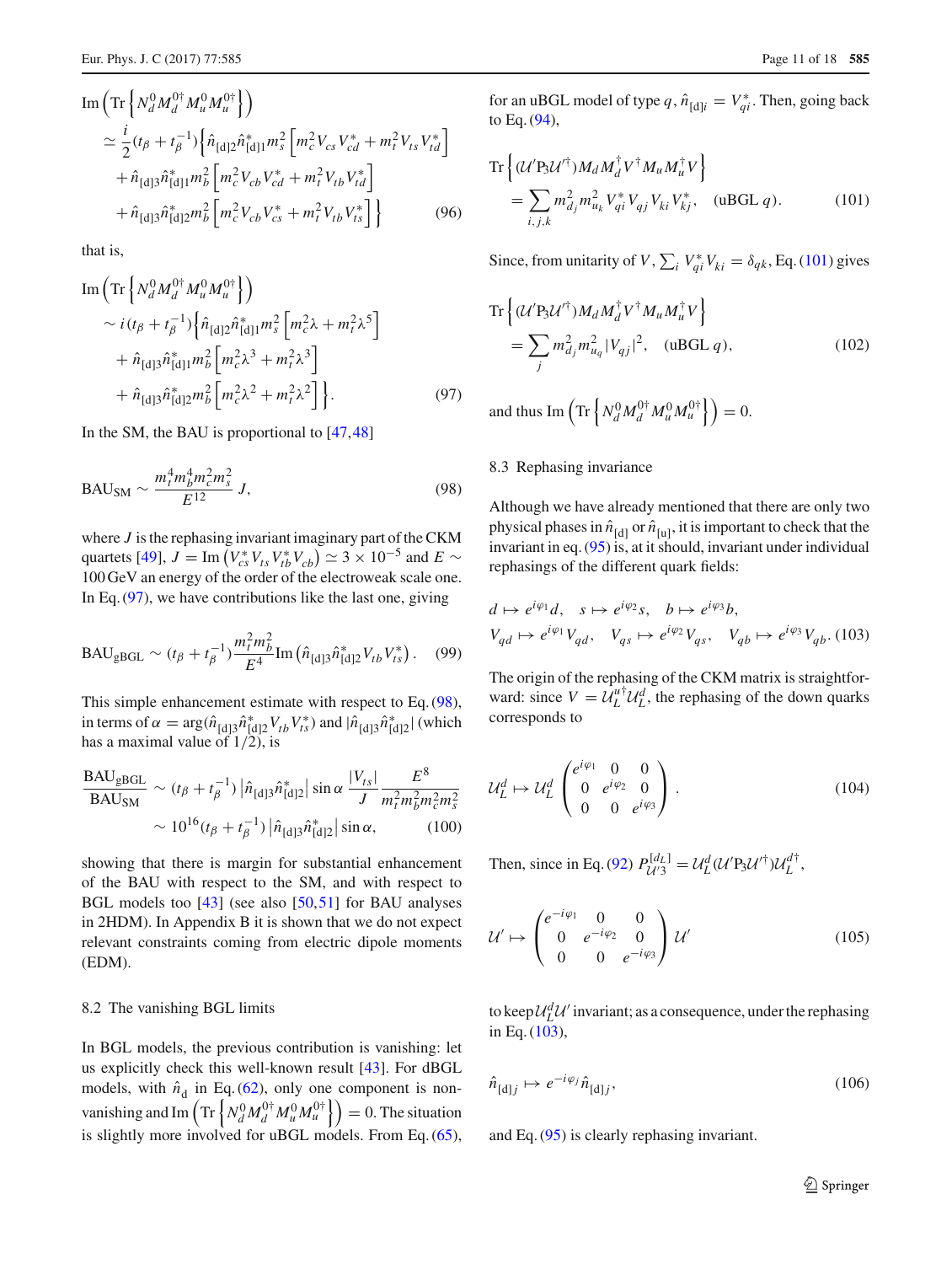8.4 Enhancements in models near the top and the bottom models

The BAU generated in the top BGL model is proportional to [\[43](#page-17-19)]

Im 
$$
\left( \text{Tr} \left\{ M_d N_d^{\dagger} M_d M_d^{\dagger} M_u M_u^{\dagger} M_d M_d^{\dagger} \right\} \right)
$$
  
\n
$$
= -(t_{\beta} + t_{\beta}^{-1}) (m_b^2 - m_s^2) (m_b^2 - m_d^2) (m_s^2 - m_d^2)
$$
\n
$$
\times (m_c^2 - m_u^2) \text{Im} \left( V_{cs}^* V_{ts} V_{tb}^* V_{cb} \right), \qquad (107)
$$

in such a way that the ratio to the SM BAU is, for  $E \sim 100$ GeV,

$$
\frac{\text{BAU}_{\text{BGL}-t}}{\text{BAU}_{\text{SM}}} = (t_{\beta} + t_{\beta}^{-1}) \frac{E^4}{m_t^4} \sim 1. \tag{108}
$$

Therefore, as far as CP violation is concerned, the top model suffers the same problem as the SM in not being able to generate sufficient BAU. There is no enhancement in the top BGL 2HDM. We can now consider a small departure from the top BGL model as in Eq.  $(81)$  and apply it to Eq.  $(100)$ . With

$$
\hat{n}_{[d]3}^* \sim V_{tb}^*(1+\delta_b), \quad \hat{n}_{[d]2}^* \sim V_{ts}(1+\delta_s^*), \tag{109}
$$

Im 
$$
(\hat{n}_{[d]2}^* \hat{n}_{[d]3}^* V_{tb} V_{ts}^*) \sim |V_{ts}|^2
$$
Im  $(\delta_b + \delta_s^*)$ , (110)

and Eq.  $(81)$  gives

$$
\frac{\text{BAU}_{\text{near t}}}{\text{BAU}_{\text{SM}}} = 10^{16} (t_{\beta} + t_{\beta}^{-1}) |V_{ts}|\text{Im}\left(\delta_b + \delta_s^*\right),\tag{111}
$$

that can produce an enhancement as large as  $10^{12}$ . Even if we are close to a top BGL model we find that, contrary to what happens with top model itself, there can be enough CP violation in this class of models to generate the BAU. In an analogous way, the BAU generated in the bottom BGL model is proportional to

Im 
$$
\left( \text{Tr} \left\{ M_u N_u^{\dagger} M_u M_u^{\dagger} M_d M_d^{\dagger} M_u M_u^{\dagger} \right\} \right)
$$
  
\n
$$
= -(t_{\beta} + t_{\beta}^{-1}) (m_t^2 - m_c^2) (m_t^2 - m_u^2) (m_c^2 - m_u^2)
$$
\n
$$
\times (m_s^2 - m_d^2) \text{Im} \left( V_{cs}^* V_{ts} V_{tb}^* V_{cb} \right), \qquad (112)
$$

and the ratio to the SM BAU, for  $E \sim 100$  GeV, is

$$
\frac{\text{BAU}_{\text{BGL}-b}}{\text{BAU}_{\text{SM}}} = (t_{\beta} + t_{\beta}^{-1}) \frac{E^4}{m_b^4} \sim 10^5. \tag{113}
$$

In a pure bottom model there is still not enough CP violation—coming from the Yukawa sector—to generate the BAU. But, if we depart from an exact bottom BGL model in the manner explained in Eq.  $(87)$ , with

$$
\hat{n}_{\text{[d]3}} \sim |V_{tb}|^2 (1 + \delta_t), \quad \hat{n}_{\text{[d]2}}^* \sim V_{ts} V_{tb}^* (\delta_t^* - \delta_c^*), \qquad (114)
$$

then

Im 
$$
(\hat{n}_{[d]3} \hat{n}_{[d]2}^* V_{tb} V_{ts}^*) \sim |V_{tb}|^4 |V_{ts}|^2
$$
Im  $(\delta_t^* - \delta_c^*)$ , (115)

and we obtain, for the models near the bottom BGL one,

$$
\frac{\text{BAU}_{\text{near }b}}{\text{BAU}_{\text{SM}}} = 10^{16} (t_{\beta} + t_{\beta}^{-1}) |V_{ts}| \text{Im} \left(\delta_t^* - \delta_c^* \right), \tag{116}
$$

that is, a potential enhancement of  $10^{13}$  with respect to the SM.

## **9 Phenomenological implications**

The most relevant phenomenological implication and the distinguishing signature of all this class of models is, of course, the presence of FCNC at tree level, in the Higgs sector and at an important rate. This result is already present in BGL models, which are particular cases of the ones studied here. It is important to stress that in those BGL models one has either FCNC in the up or in the down sectors, but never in both. In those BGL models one has the important correlations that we present in Fig. [2a](#page-12-0), b [\[28](#page-17-7)], where the largest values of the branching ratios correspond to the largest values of  $c_{\beta\alpha}(t_\beta + t_\beta^{-1})$ . In generalized BGL models one has, in general, FCNC both in the up and in the down sectors simultaneously. To show this new fact, we can first plot in different colours some trajectories in the space of models that connect some up-type  $(\hat{u}, \hat{c}, \hat{t})$  with some down-type models  $(\hat{d}, \hat{s}, \hat{b})$ , and some up-type and some down-type models among themselves.<sup>6</sup> These trajectories are represented in Fig. [3.](#page-12-1) Now, following these trajectories, we can plot in the same plane the simultaneous prediction for processes mediated by FCNC both in the up and in the down sectors as in Fig. [4.](#page-13-0)

We present the values of the corresponding branching ratios along the trajectories—in model space—represented in Fig. [3.](#page-12-1) For example, following the dotted line in Fig. [4a](#page-13-0), [4b](#page-13-0) one can see the transition among the  $\hat{t}$  and the  $\hat{s}$  models in correspondence with the specific trajectory in Fig. [3.](#page-12-1) In Fig. [4a](#page-13-0), it is clear that approaching model  $\hat{t}$  (on the left), we obtain Br( $h \rightarrow bs$ ) at the level of a few times 10<sup>-4</sup>, while approaching, along the same dotted line, the *s*ˆ model (at the bottom), we obtain Br( $t \to hc$ ) ~ 10<sup>-4</sup>. Apart from those asymptotic, BGL limits, one can obtain larger values for the branching ratios of both processes  $h \rightarrow bs$  and  $t \rightarrow hc$ 

<span id="page-11-0"></span><sup>6</sup> Out of simplicity, the trajectories are described in terms of a single parameter, either through standard one parameter rotations for trajectories up  $\rightarrow$  up and down  $\rightarrow$  down, or with an additional unitary rotation interpolating in terms of one parameter between the identity **1** and the CKM matrix *V* (for example by scaling the SM values of the standard CKM parameters with a common parameter which varies between 0 and 1).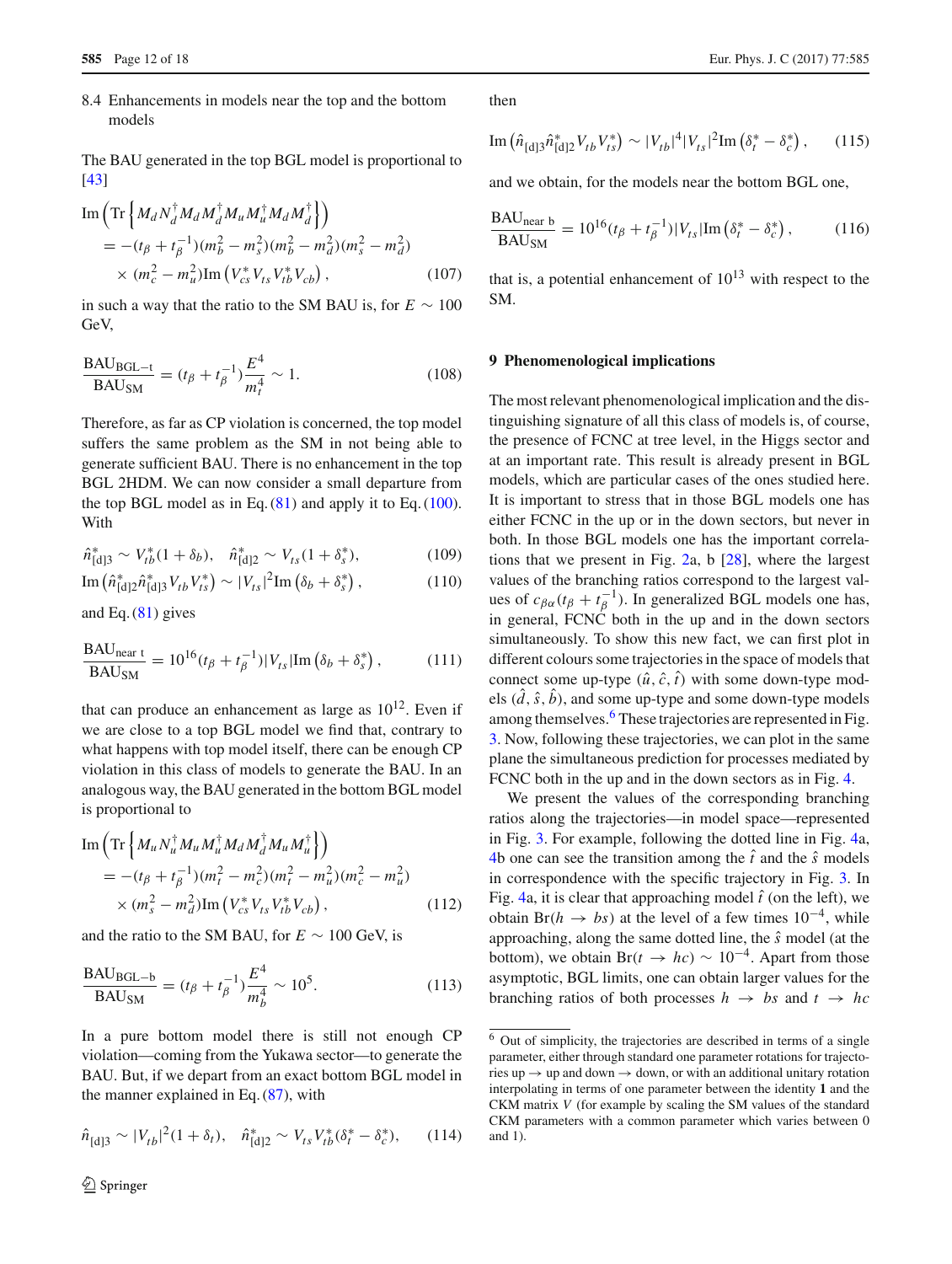

<span id="page-12-0"></span>**Fig. 2** FCNC processes in BGL models [\[28\]](#page-17-7). The two-letter label associated to each line, e.g. "*s*μ", corresponds to the BGL model. The *horizontal dashed lines* are "naive" upper bounds (a factor 10 to 100 too



strict) arising from meson mixings; each *dashed line* bound only applies to the models indicated by the letter on the *arrow*



<span id="page-12-1"></span>**Fig. 3** Trajectories in the space of gBGL models

along that  $\hat{t} \leftrightarrow \hat{s}$  line, something that cannot occur in any BGL model. The different lines in Fig. [4,](#page-13-0) as indicated in the figure, correspond to the different correlations associated to the lines in the space of models in Fig. [3.](#page-12-1)

In Figs. [5](#page-13-1) and [6](#page-13-2) we show how the correlations presented in Figs. [2\(](#page-12-0)**a**) and [2\(](#page-12-0)**b**) change when going from one model to another. The dots in Figs. [5](#page-13-1) and [6](#page-13-2) represent special, BGL, models. In some cases the lines appear to be cut: in fact, they arrive at a return point. In Fig. [5](#page-13-1) we display FCNC in the up sector, similarly [6](#page-13-2) corresponds to the down sector. It has to be stressed that we obtained the general bound  $c_{\beta\alpha}(t_\beta +$  $t_{\beta}^{-1}$ )  $\leq 0.02$  in Eq. [\(76\)](#page-7-3) in order to be safe in any model but, of course, there are many models where one can exceed this general bound because, for example, there is no relevant contribution to  $D^0$ – $\bar{D}^0$  mixing. This remark explains why we have presented plots for values of  $c_{\beta\alpha}(t_\beta + t_\beta^{-1}) = 0.1, 1$ in order to show that in those gBGL models we can have quite large flavour changing processes induced directly by the Higgs Yukawa couplings both in the up and in the down sectors. In particular, it is clear that in this framework we can still have  $Br(t \rightarrow hq)$  as large as the actual upper bound  $\mathcal{O}(10^{-3})$  [\[39](#page-17-15)[–42](#page-17-18)] and simultaneously very large Br(*h*  $\rightarrow$  $bs$ ) ~  $\mathcal{O}(10^{-4}) - O(10^{-3})$ . Although we have not presented explicitly the extension of these models to the leptonic sector, we know from the subset of BGL models that in the leptonic sector there will be models that additionally have very large  $h \to \mu \tau$  up to the actual upper bound level, Br( $h \to \mu \tau$ ) ∼  $10^{-3}$  [\[52](#page-17-28)[–54](#page-17-29)].

## **Conclusions**

We have analysed the question of FCNC in the framework of 2HDM. In this paper, it has been shown that BGL models can be readily generalized to gBGL models which keep the nice feature of renormalisability, but no longer belong to the minimal flavour violation framework. Contrary to BGL models, gBGL models contain four extra flavour parameters beyond the CKM matrix *V*, in spite of the drastic reduction in the number of parameters in gBGL, when compared to those present in the general 2HDM. It has been shown that in gBGL models FCNC are present at tree level, but in a controlled manner, rendering them plausible extensions of the SM. In fact they can have simultaneously FCNC in the up and in the down sector, a difference with BGL models that have FCNC in one of the sectors only.

The flavour structure of Yukawa couplings in gBGL is achieved, in a natural way, through the introduction of a  $\mathbb{Z}_2$ symmetry, at the Lagrangian level. So gBGL models use the same symmetry as proposed by Glashow and Weinberg in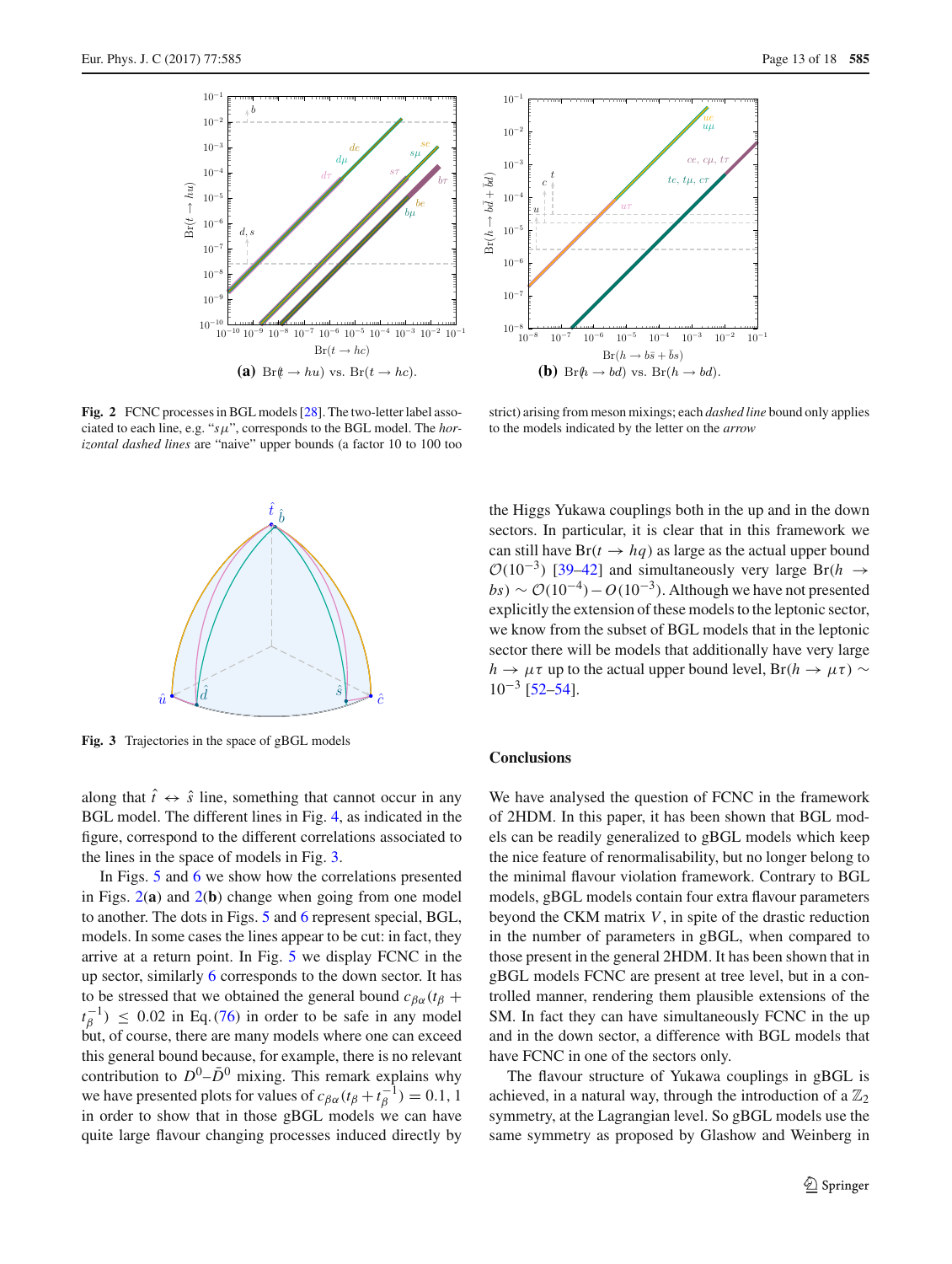



<span id="page-13-0"></span>

<span id="page-13-1"></span>**Fig. 5** Br( $t \rightarrow hc$ ) vs. Br( $t \rightarrow hu$ ) FCNC processes in gBGL models





<span id="page-13-2"></span>**Fig. 6** Br( $h \rightarrow bs$ ) vs. Br( $h \rightarrow bd$ ) FCNC processes in gBGL models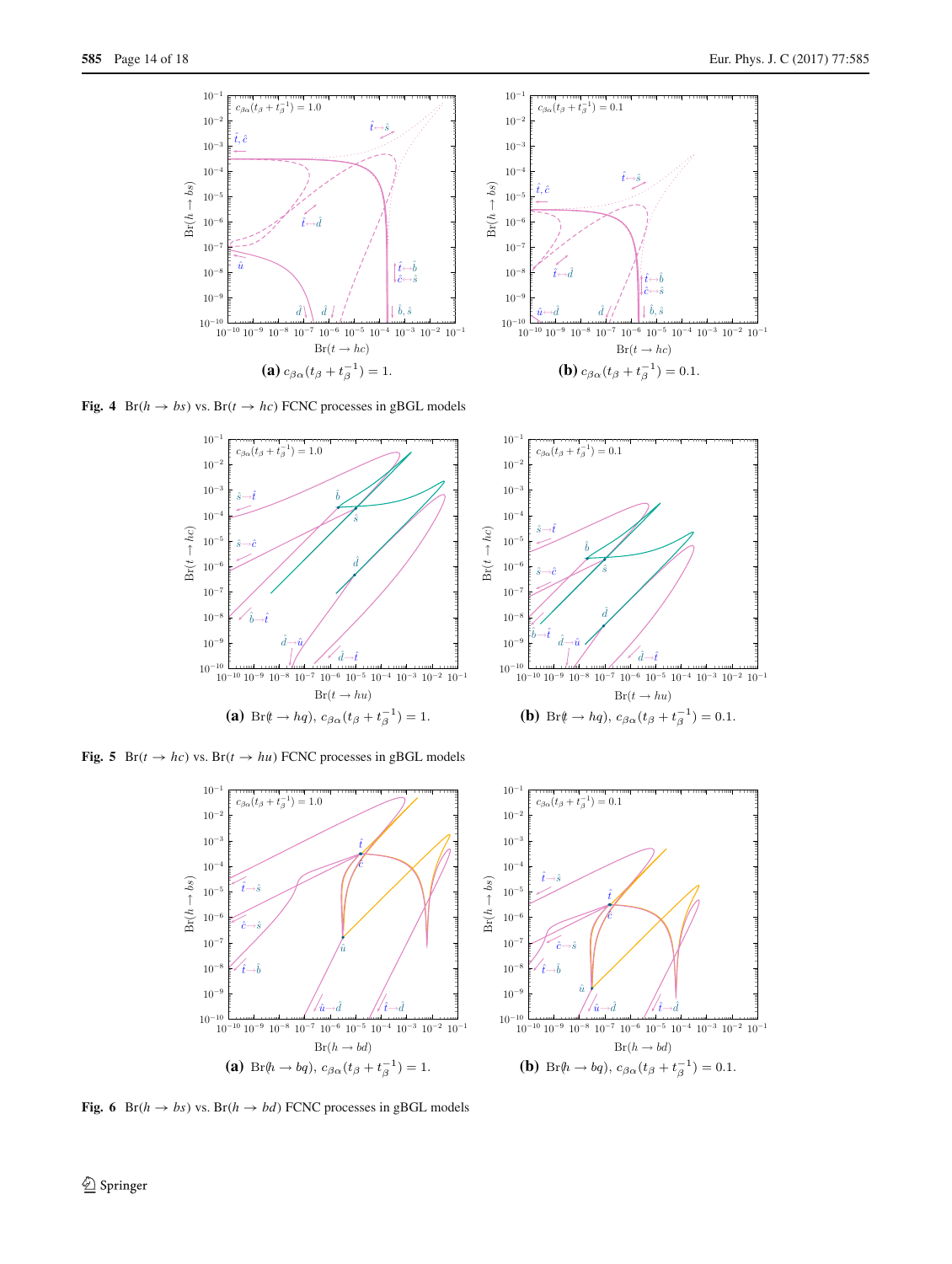NFC models, the only difference lies in the way the quark fields transform under  $\mathbb{Z}_2$ . gBGL models contain BGL models as special cases, in the sense that in the parameter space of gBGL there are regions where one comes close to particular BGL models. Note that in the limit where a BGL is reached, the Lagrangian acquires a larger symmetry, namely a  $\mathbb{Z}_4$  or a *U*(1) symmetry, dictated by the corresponding neutrino type (either Majorana or Dirac) of the BGL model.

It is well known that the SM does not generate sufficient baryon asymmetry of the Universe (BAU) at the electroweak phase transition. One of the reasons for this is the fact that in the SM CP violation is too small. This stems from the fact that the WB invariant [\[44,](#page-17-21)[49\]](#page-17-25) controlling CP violation in the SM is of order mass to the 12th. We have analysed in detail how lower order CP odd invariants appear in gBGL models. It turns out that they arise at a much lower mass order which leads to the possibility of generating a much higher BAU, compared to that in the SM.

**Acknowledgements** This work is partially supported by Spanish MINECO under Grant FPA2015-68318-R and by the Severo Ochoa Excellence Center Project SEV-2014-0398, by Generalitat Valenciana under Grant GVPROMETEOII 2014-049 and by Fundação para a Ciência e a Tecnologia (FCT, Portugal) through the Projects CERN/FIS-NUC/0010/2015 and CFTP-FCT Unit 777 (UID/FIS/00777/2013) which are partially funded through POCTI (FEDER), COMPETE, QREN and EU. GCB was supported in part by the National Science Centre, Poland, the HARMONIA project under contract UMO-2015/18/M/ST00518 (2016–2019). MN acknowledges support from FCT through postdoctoral grant SFRH/BPD/112999/2015.

**Open Access** This article is distributed under the terms of the Creative Commons Attribution 4.0 International License [\(http://creativecomm](http://creativecommons.org/licenses/by/4.0/) [ons.org/licenses/by/4.0/\)](http://creativecommons.org/licenses/by/4.0/), which permits unrestricted use, distribution, and reproduction in any medium, provided you give appropriate credit to the original author(s) and the source, provide a link to the Creative Commons license, and indicate if changes were made. Funded by SCOAP<sup>3</sup>.

# **A Appendix A: Necessary and sufficient conditions for gBGL**

We complete in this appendix the proof of the sufficient conditions in the following general result: *the WB invariant matrix conditions*

$$
\Gamma_2^{\dagger} \Gamma_1 = 0, \quad \Gamma_2^{\dagger} \Delta_1 = 0, \n\Delta_2^{\dagger} \Delta_1 = 0, \quad \Delta_2^{\dagger} \Gamma_1 = 0,
$$
\n(19)

*are the necessary and sufficient conditions to define gBGL models or a type I 2HDM*[7,](#page-14-0) *provided there are no massless quarks.*

<span id="page-14-5"></span>It is always possible, in general, to write

$$
\Gamma_i = W_{d_i} D_{d_i} U_{d_i}^{\dagger}, \qquad \Delta_i = W_{u_i} D_{u_i} U_{u_i}^{\dagger}, \qquad (117)
$$

where  $W_{d_i}$ ,  $W_{u_i}$ ,  $U_{d_i}$  and  $U_{u_i}$  are unitary matrices, and  $D_{d_i}$ and  $D_{u_i}$  are diagonal ones. From  $\Delta_2^{\dagger} \Delta_1 = 0$  it is straightforward that  $[\Delta_1 \Delta_1^{\dagger}, \Delta_2 \Delta_2^{\dagger}] = 0$  and thus one can choose

$$
W_{u_1} = W_{u_2} = W_u, \tag{118}
$$

while from  $\Gamma_2^{\dagger} \Gamma_1 = 0$  it follows that  $[\Gamma_1 \Gamma_1^{\dagger}, \Gamma_2 \Gamma_2^{\dagger}] = 0$  and therefore we can also choose

<span id="page-14-1"></span>
$$
W_{d_1} = W_{d_2} = W_d. \tag{119}
$$

Now, in  $\Delta_2^{\dagger} \Delta_1 = 0$ ,  $W_u$  simplifies away and we have

$$
D_{u_2}^{\dagger} D_{u_1} = 0, \tag{120}
$$

<span id="page-14-2"></span>and similarly, for  $\Gamma_2^{\dagger} \Gamma_1 = 0$ ,

$$
D_{d_2}^{\dagger} D_{d_1} = 0. \tag{121}
$$

If there are no massless quarks, there are two kinds of solutions for Eq. [\(120\)](#page-14-1),

(a) type I 2HDM

<span id="page-14-3"></span>
$$
D_{u_1} = \begin{pmatrix} 0 & 0 & 0 \\ 0 & 0 & 0 \\ 0 & 0 & 0 \end{pmatrix}, \quad D_{u_2} = \begin{pmatrix} u_1 & 0 & 0 \\ 0 & u_2 & 0 \\ 0 & 0 & u_3 \end{pmatrix}, \tag{122}
$$

with  $u_i \neq 0$  in order to have massive up quarks. Notice that interchanging  $D_{u_1} \leftrightarrows D_{u_2}$  will give rise to the same model, as explained later.

(b) gBGL

<span id="page-14-4"></span>
$$
D_{u_1} = \begin{pmatrix} u_1 & 0 & 0 \\ 0 & 0 & 0 \\ 0 & 0 & 0 \end{pmatrix}, \quad D_{u_2} = \begin{pmatrix} 0 & 0 & 0 \\ 0 & u_2 & 0 \\ 0 & 0 & u_3 \end{pmatrix}, \tag{123}
$$

with  $u_i \neq 0$  again. As above, exchanging  $D_{u_1} \leftrightarrows D_{u_2}$ does not introduce new models. We should also take into account the possibility that  $u_1 \neq 0$  is in a different position in the diagonal of  $D_{u_1}$  while respecting  $D_{u_2}^{\dagger} D_{u_1} = 0$ , which is ensured with a corresponding permutation of the diagonal elements of  $D_{u_2}$ .

Similarly to the up sector, we have different solutions of Eq. [\(121\)](#page-14-2), and we consider three possibilities.

<span id="page-14-0"></span>Since we are not specifying the leptonic sector, with type I we also refer to type X 2HDM.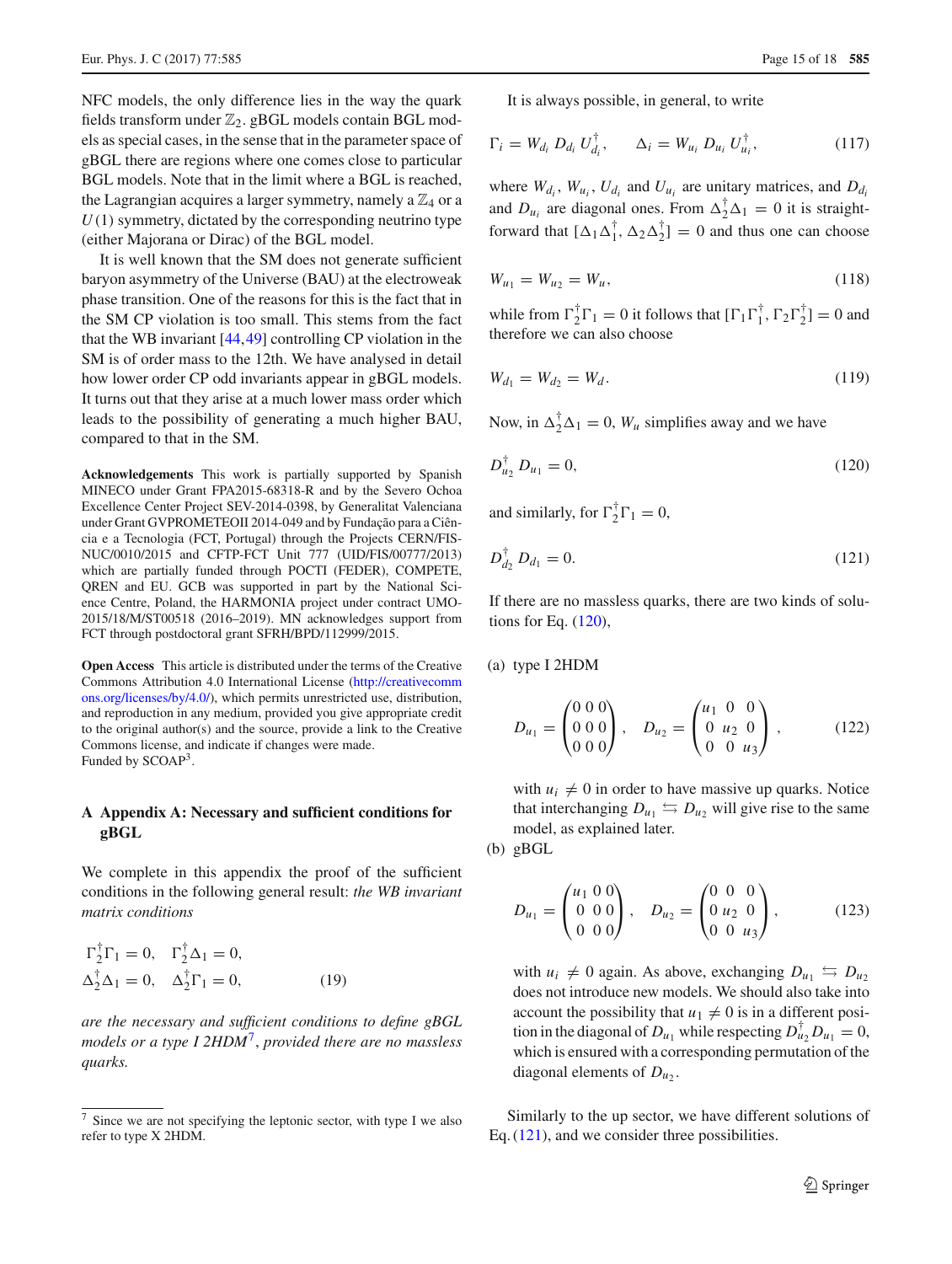(a) First,

<span id="page-15-0"></span>
$$
D_{d_1} = \begin{pmatrix} 0 & 0 & 0 \\ 0 & 0 & 0 \\ 0 & 0 & 0 \end{pmatrix}, \quad D_{d_2} = \begin{pmatrix} d_1 & 0 & 0 \\ 0 & d_2 & 0 \\ 0 & 0 & d_3 \end{pmatrix}, \tag{124}
$$

with  $d_i \neq 0$ . Notice that Eq. [\(122\)](#page-14-3) together with Eq. [\(124\)](#page-15-0) with interchanged  $D_{d_1} \leftrightarrows D_{d_2}$  do not match in order to be a solution of Eqs. [\(19\)](#page-3-5).

(b) Second,  $D_{d_1}$  and  $D_{u_1}$  have equal rank, and we could consider in general permutations of the diagonal elements, for example

<span id="page-15-2"></span>
$$
D_{d_1} = \begin{pmatrix} 0 & 0 & 0 \\ 0 & d_2 & 0 \\ 0 & 0 & 0 \end{pmatrix}, \quad D_{d_2} = \begin{pmatrix} d_1 & 0 & 0 \\ 0 & 0 & 0 \\ 0 & 0 & d_3 \end{pmatrix}.
$$
 (125)

Then, of course, the rank of  $D_d$  is equal to the rank of  $D_{u_2}$ .

(c) Third,  $D_{d_1}$  and  $D_{u_1}$  have different rank (and therefore  $D_{d_2}$  and  $D_{u_2}$  also have different rank), for example

$$
D_{d_1} = \begin{pmatrix} d_1 & 0 & 0 \\ 0 & d_2 & 0 \\ 0 & 0 & 0 \end{pmatrix}, \quad D_{d_2} = \begin{pmatrix} 0 & 0 & 0 \\ 0 & 0 & 0 \\ 0 & 0 & d_3 \end{pmatrix}.
$$
 (126)

We have to explore now which solutions to Eqs. [\(19\)](#page-3-5) arise from the available possibilities in Eqs.  $(122)$ – $(123)$  and Eqs. [\(124\)](#page-15-0)–[\(126\)](#page-15-1).

- $-D_{d_1} = 0$  if and only if  $D_{u_1} = 0$ , which corresponds to a type I or X 2HDM. The proof is simple: if  $D_{d_1} = 0$ ,  $D_{d_2}$  has rank 3, and thus  $\Gamma_2$  has rank 3. Since  $\Gamma_2^{\dagger} \Delta_1 =$ 0, all column vectors of  $\Delta_1$  are in the null-space of  $\Gamma_2^{\dagger}$ (they are all non-zero vectors transformed into the zero or null vector), but since rank $(\Gamma_2^{\dagger}) = 3$ , according to the rank-nullity theorem, the null-space of  $\Gamma_2^{\dagger}$  has dimension  $3 - 3 = 0$ , and thus  $\Delta_1 = 0$ , that is,  $D_{u_1} = 0$ . Equation [\(19\)](#page-3-5) are then trivially verified. Of course, there is also the solution  $D_{d_2} = D_{u_2} = 0$ , which is completely equivalent with a trivial relabelling of the scalar doublets  $\Phi_1 \leftrightarrows \Phi_2$ .
- Next we show that concerning Eqs.  $(123)$  and  $(125)$  [\(126\)](#page-15-1), the ranks of the Yukawa matrices should match in the following manner: rank( $D_{d_1}$ ) = rank( $D_{u_1}$ ) and rank $(D_{d_2})$  = rank $(D_{u_2})$ . Consider for definiteness  $D_{u_1}$ and  $D_{u_2}$  as in Eq. [\(123\)](#page-14-4). First, since  $\Delta_2^{\dagger} \Gamma_1 = 0$  and  $\Gamma_2^{\dagger} \Delta_1 = 0$ , with  $W = W_u^{\dagger} W_d$ ,

$$
D_{u_2}^{\dagger} W D_{d_1} = 0, \quad D_{d_2}^{\dagger} W^{\dagger} D_{u_1} = 0. \tag{127}
$$

 $D_{u_2}^{\dagger}W$  has rank 2, and thus its null-space has dimension 1; according to the first equation above, if  $D_{d_1}$  had rank 2,

then the null-space of  $D_{u_2}^{\dagger}W$  would have at least dimension 2 in contradiction with the first statement: consequently, the rank of  $D_{d_1}$  has to be 1. Then rank( $D_{d_1}$ ) =  $rank(D_{u_1}) = 1$  and  $rank(D_{d_2}) = rank(D_{u_2}) = 2$ . That is, the matrices in Eq.  $(125)$  match the ones in Eq.  $(123)$  for solutions of Eq.  $(19)$  while Eqs.  $(125)$  and [\(123\)](#page-14-4) do not match. Finally, relabelling of scalar doublets  $\Phi_1 \leftrightarrows \Phi_2$  gives equivalent solutions with rank( $D_{d_1}$ ) =  $rank(D_{u_1}) = 2$  and  $rank(D_{d_2}) = rank(D_{u_2}) = 1$ .

– The following step is to show that the most general case can be taken to be

<span id="page-15-3"></span>
$$
D_{u_1} = \begin{pmatrix} u_1 & 0 & 0 \\ 0 & 0 & 0 \\ 0 & 0 & 0 \end{pmatrix}, \quad D_{u_2} = \begin{pmatrix} 0 & 0 & 0 \\ 0 & u_2 & 0 \\ 0 & 0 & u_3 \end{pmatrix},
$$
  

$$
D_{d_1} = \begin{pmatrix} d_1 & 0 & 0 \\ 0 & 0 & 0 \\ 0 & 0 & 0 \end{pmatrix}, \quad D_{d_2} = \begin{pmatrix} 0 & 0 & 0 \\ 0 & d_2 & 0 \\ 0 & 0 & d_3 \end{pmatrix}.
$$
 (128)

<span id="page-15-1"></span>It is trivial to check that with the insertion of

$$
P_{12} = \begin{pmatrix} 0 & 1 & 0 \\ 1 & 0 & 0 \\ 0 & 0 & 1 \end{pmatrix},\tag{129}
$$

 $\sin \Gamma_i = W_d \ P_{12} P_{12} \ D_{d_i} \ P_{12} P_{12} \ U_d^{\dagger} = W'_d \ (P_{12} \ D_{d_i} \ P_{12})$  $U_d^{\prime \dagger}$ , one can redefine  $W_d' = W_d P_{12}$  and  $U_d' = U_d P_{12}$ , while  $P_{12}$  in  $P_{12} D_{d_i} P_{12}$  permutes the first and second elements in the diagonal. This would take, for example, Eq. [\(125\)](#page-15-2) into the desired form, matching with Eq. [\(123\)](#page-14-4). - Finally, substituting eq. [\(128\)](#page-15-3) in  $D_{u_1}^{\dagger}$  *W*  $D_{d_2} = 0$ ,

$$
u_1^* \begin{pmatrix} 0 & d_2 & W_{12} & d_3 & W_{13} \\ 0 & 0 & 0 & 0 \\ 0 & 0 & 0 & 0 \end{pmatrix} = 0, \tag{130}
$$

we get  $W_{12} = W_{13} = 0$ , while from  $D_{u_2}^{\dagger} W D_{d_1} = 0$ ,

$$
d_1 \begin{pmatrix} 0 & 0 & 0 \\ u_2^* W_{21} & 0 & 0 \\ u_3^* W_{31} & 0 & 0 \end{pmatrix} = 0, \tag{131}
$$

we have  $W_{21} = W_{31} = 0$ . Then *W* has the block structure

$$
W = W_u^{\dagger} W_d = e^{i\omega} \begin{pmatrix} 1 & 0 & 0 \\ 0 & W_{22} & W_{23} \\ 0 & W_{32} & W_{33} \end{pmatrix}.
$$
 (132)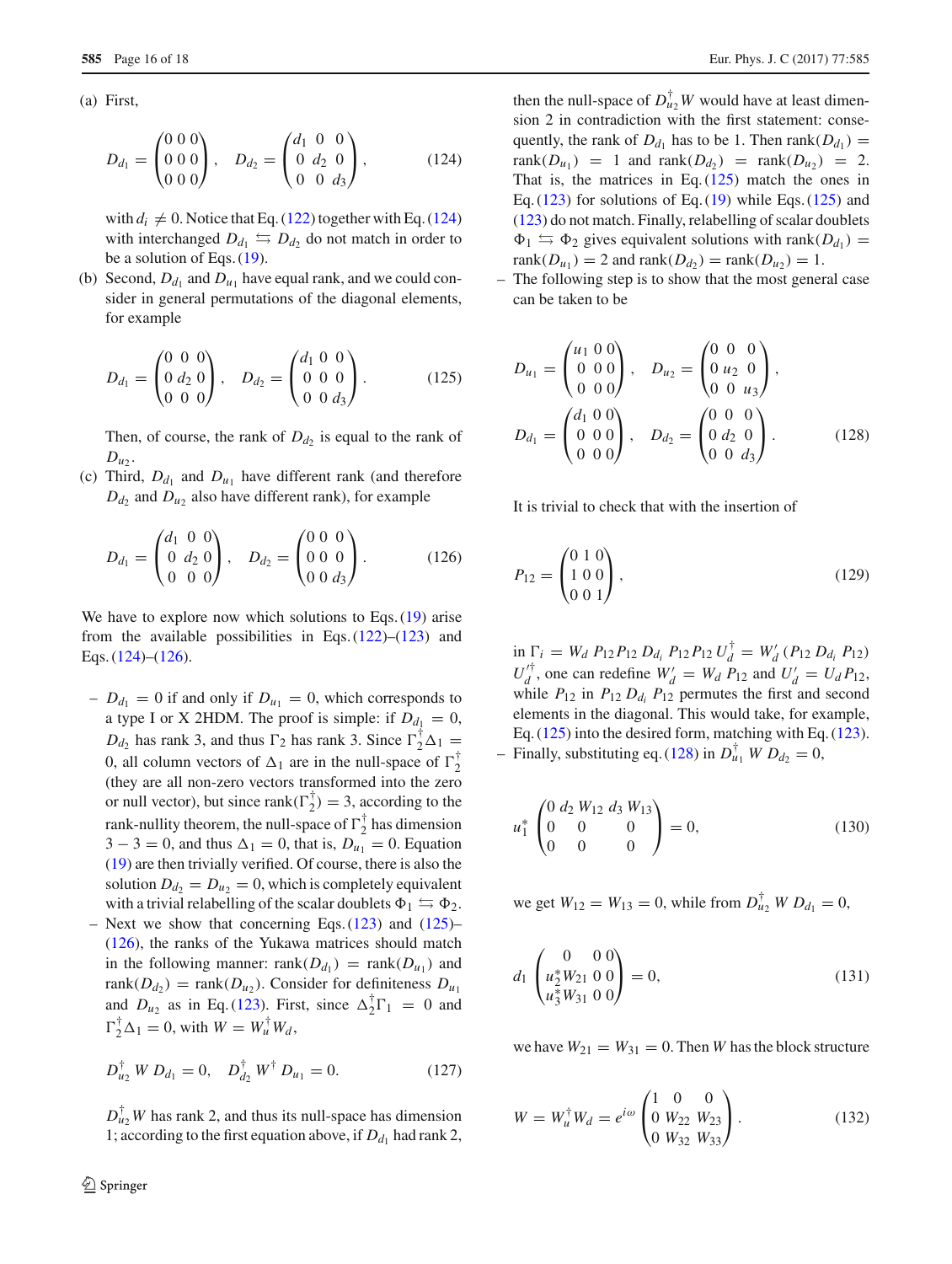One can now complete the proof; going back to Eq. [\(117\)](#page-14-5):

$$
\Delta_1 = W_u \begin{pmatrix} u_1 & 0 & 0 \\ 0 & 0 & 0 \\ 0 & 0 & 0 \end{pmatrix} U_{u_1}^{\dagger} = W_u \begin{pmatrix} \times & \times & \times \\ 0 & 0 & 0 \\ 0 & 0 & 0 \end{pmatrix},
$$
  

$$
\Delta_2 = W_u \begin{pmatrix} 0 & 0 & 0 \\ 0 & u_2 & 0 \\ 0 & 0 & u_3 \end{pmatrix} U_{u_2}^{\dagger} = W_u \begin{pmatrix} 0 & 0 & 0 \\ \times & \times & \times \\ \times & \times & \times \end{pmatrix}, \qquad (133)
$$

$$
\Gamma_1 = W_d \begin{pmatrix} d_1 & 0 & 0 \\ 0 & 0 & 0 \\ 0 & 0 & 0 \end{pmatrix} U_{d_1}^{\dagger} = W_u W \begin{pmatrix} \times & \times & \times \\ 0 & 0 & 0 \\ 0 & 0 & 0 \end{pmatrix}
$$
  
=  $W_u \begin{pmatrix} \times & \times & \times \\ 0 & 0 & 0 \\ 0 & 0 & 0 \end{pmatrix}$ ,  

$$
\Gamma_2 = W_d \begin{pmatrix} 0 & 0 & 0 \\ 0 & d_2 & 0 \\ 0 & 0 & d_3 \end{pmatrix} U_{d_2}^{\dagger} = W_u W \begin{pmatrix} 0 & 0 & 0 \\ \times & \times & \times \\ \times & \times & \times \end{pmatrix}
$$
  
=  $W_u \begin{pmatrix} 0 & 0 & 0 \\ \times & \times & \times \\ \times & \times & \times \end{pmatrix}$ . (134)

With a WB transformation given by  $Q_L \mapsto W_u Q_L$  we arrive at the equivalent gBGL structures in Eqs. [\(14\)](#page-3-2).

#### **Appendix B: Electric dipole moments**

Attending to the explicit form of the  $N_d$  and  $N_u$  matrices in Sect. [4](#page-3-0) and the discussion in Sect. [8,](#page-9-0) it is clear that gBGL models include new sources of CP violation. Although the dedicated analysis of Sect. [6](#page-7-0) addresses the controlled nature of the FCNC, one might still be concerned with the possibility that too large contributions to EDMs are present, induced in particular by the couplings to the charged scalar  $H^+$  or by the (flavour) diagonal couplings to the neutral scalars, present in Eqs. [\(72\)](#page-7-1).

For the latter, let us consider for the moment a generic generation *j* of the up sector (for the down sector the reasoning is identical); the flavour diagonal couplings in Eqs. [\(72\)](#page-7-1) are controlled by  $[M_u]_{jj}$  and  $[N_u]_{jj} \gamma_R + [N_u^{\dagger}]_{jj} \gamma_L$  for the neutral scalars H<sup>0</sup> and R<sup>0</sup>, and by  $i[N_u]_{jj} \gamma_R - i[N_u^{\dagger}]_{jj} \gamma_L$ for the pseudoscalar *A*. Following Eq. [\(57\)](#page-5-8),

$$
[N_u]_{jj} = t_{\beta} m_{u_j} - (t_{\beta} + t_{\beta}^{-1}) \hat{n}_{[u]j} \hat{n}_{[u]j}^* m_{u_j}
$$
  
=  $(t_{\beta} - (t_{\beta} + t_{\beta}^{-1}) |\hat{n}_{[u]j}|^2) m_{u_j} = [N_u^{\dagger}]_{jj}$ , (135)

and hence, for the coupling to  $\mathbb{R}^0$ ,

$$
[N_u]_{jj}\gamma_R + [N_u^{\dagger}]_{jj}\gamma_L = (t_\beta - (t_\beta + t_\beta^{-1})|\hat{n}_{[u]j}|^2)m_{u_j}, \tag{136}
$$

while for the coupling to *A*,

$$
i[N_u]_{jj}\gamma_R - i[N_u^{\dagger}]_{jj}\gamma_L = i(t_\beta - (t_\beta + t_\beta^{-1})|\hat{n}_{[u]j}|^2)m_{u_j}\gamma_5.
$$
\n(137)

In general we have

$$
\operatorname{Im}\left(\left[N_u\right]_{jj}\right) = \operatorname{Im}\left(\left[N_d\right]_{jj}\right) = 0\tag{138}
$$

and

$$
\operatorname{Im}\left(\operatorname{Tr}\left\{N_u M_u^{\dagger}\right\}\right) = \operatorname{Im}\left(\operatorname{Tr}\left\{N_d M_d^{\dagger}\right\}\right) = 0. \tag{139}
$$

With such couplings, the flavour diagonal quark interactions with the different neutral scalars are not CP violating [\[55,](#page-17-30) [56](#page-17-31)], and no contribution to the EDMs arises. This applies to one loop contributions, to two loop Barr–Zee contributions [\[57](#page-17-32)], to two loop contributions to the three gluon Weinberg operator [\[58](#page-17-33)] and to effective four fermion operators [\[59](#page-17-34)]. Notice that, although  $H^0$  and  $R^0$  are not the physical scalars, this conclusion remains unchanged when they are rotated into the mass eigenstates *H* and *h* in Eq. [\(71\)](#page-6-1).

For the charged scalar  $H^+$ , one loop diagrams and contributions to the three gluon operator are not CP violating. Furthermore, the charged Higgs Barr–Zee contributions which are expected to be dominant [\[60](#page-17-35)] (see also [\[61](#page-17-36)]), are also CP conserving because their proportionality to  $\text{Im}\left( [N_u]_{tt} [N_q]_{jj} \right) = 0.$ 

## **References**

- <span id="page-16-0"></span>1. G. Branco, W. Grimus, L. Lavoura, Phys. Lett. B **380**, 119 (1996). doi[:10.1016/0370-2693\(96\)00494-7](http://dx.doi.org/10.1016/0370-2693(96)00494-7)
- <span id="page-16-1"></span>2. G. Aad et al., Phys. Lett. B **716**, 1 (2012). doi[:10.1016/j.physletb.](http://dx.doi.org/10.1016/j.physletb.2012.08.020) [2012.08.020](http://dx.doi.org/10.1016/j.physletb.2012.08.020)
- <span id="page-16-2"></span>3. S. Chatrchyan et al., Phys. Lett. B **716**, 30 (2012). doi[:10.1016/j.](http://dx.doi.org/10.1016/j.physletb.2012.08.021) [physletb.2012.08.021](http://dx.doi.org/10.1016/j.physletb.2012.08.021)
- <span id="page-16-3"></span>4. T. Lee, Phys. Rev. D **8**, 1226 (1973). doi[:10.1103/PhysRevD.8.](http://dx.doi.org/10.1103/PhysRevD.8.1226) [1226](http://dx.doi.org/10.1103/PhysRevD.8.1226)
- <span id="page-16-4"></span>5. G. Branco, P. Ferreira, L. Lavoura, M. Rebelo, M. Sher et al., Phys. Rep. **516**, 1 (2012). doi[:10.1016/j.physrep.2012.02.002](http://dx.doi.org/10.1016/j.physrep.2012.02.002)
- <span id="page-16-5"></span>6. I.P. Ivanov, Prog. Part. Nucl. Phys. **95**, 160 (2017). doi[:10.1016/j.](http://dx.doi.org/10.1016/j.ppnp.2017.03.001) [ppnp.2017.03.001](http://dx.doi.org/10.1016/j.ppnp.2017.03.001)
- <span id="page-16-6"></span>7. S.L. Glashow, S. Weinberg, Phys. Rev. D **15**, 1958 (1977). doi[:10.](http://dx.doi.org/10.1103/PhysRevD.15.1958) [1103/PhysRevD.15.1958](http://dx.doi.org/10.1103/PhysRevD.15.1958)
- <span id="page-16-7"></span>8. E. Paschos, Phys. Rev. D **15**, 1966 (1977). doi[:10.1103/PhysRevD.](http://dx.doi.org/10.1103/PhysRevD.15.1966) [15.1966](http://dx.doi.org/10.1103/PhysRevD.15.1966)
- <span id="page-16-8"></span>9. A. Pich, P. Tuzon, Phys. Rev. D **80**, 091702 (2009). doi[:10.1103/](http://dx.doi.org/10.1103/PhysRevD.80.091702) [PhysRevD.80.091702](http://dx.doi.org/10.1103/PhysRevD.80.091702)
- <span id="page-16-9"></span>10. F. Mahmoudi, O. Stal, Phys. Rev. D **81**, 035016 (2010). doi[:10.](http://dx.doi.org/10.1103/PhysRevD.81.035016) [1103/PhysRevD.81.035016](http://dx.doi.org/10.1103/PhysRevD.81.035016)
- 11. A. Crivellin, A. Kokulu, C. Greub, Phys. Rev. D **87**(9), 094031 (2013). doi[:10.1103/PhysRevD.87.094031](http://dx.doi.org/10.1103/PhysRevD.87.094031)
- 12. M.A. Arroyo-Ureña, J.L. Diaz-Cruz, E. Dìaz, J.A. Orduz-Ducuara, Chin. Phys. C **40**(12), 123103 (2016). doi[:10.1088/1674-1137/40/](http://dx.doi.org/10.1088/1674-1137/40/12/123103) [12/123103](http://dx.doi.org/10.1088/1674-1137/40/12/123103)